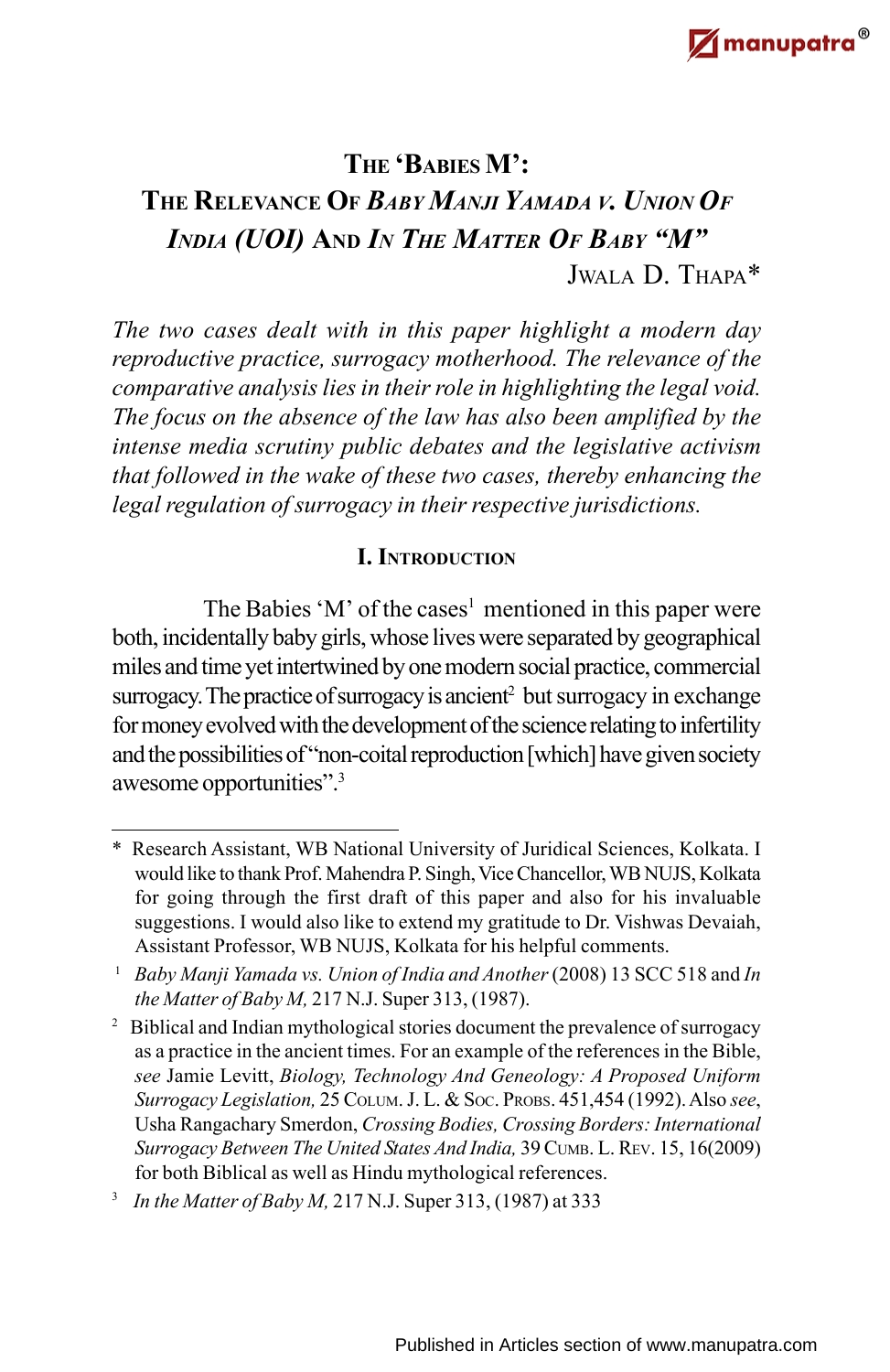Commercial surrogacy is indeed a modern practice as opposed to traditional surrogacy. Infertility of either of the partners and the desire for a child has led to them into looking for alternate ways of child bearing.<sup>4</sup> The development of assisted reproductive technology has made it possible for a child to be born through a surrogate mother to whom it is not genetically related. This is known as gestational surrogacy. 5

In traditional surrogacy, the egg is of the mother who gestates the child making her the biological/genetic mother. However, traditional surrogacy is given a commercial angle when the surrogate mother is implanted with a fertilised egg, which might be fully genetically related to the intending parents or only to one of them and carries the baby to full term, all in exchange for money. <sup>6</sup> The clichéd expression of 'wombs for rent' was coined when it became possible for fertilised eggs to be implanted and, thus, grow to a full term baby in any womb, sometimes with the help of cross-border surrogacy mothers.<sup>7</sup>

Baby Melissa Stern (*hereinafter* Baby Melissa), known as Baby 'M' for most of the trial period and earlier parts of the Court's judgment (to protect her identity) was born on the  $27<sup>th</sup>$  of March 1986 in Bergen County, New Jersey, USA,<sup>8</sup> whereas Baby Manji Yamada was born on the  $25<sup>th</sup>$  of July 2008 in Anand, Gujarat, India.<sup>9</sup> Their young lives

<sup>4</sup> Infertility is seen as a health problem and statistics point out to the prevalence of infertility as being from 8-10% to 15% amongst Indian women. [See Imrana Qadeer and Mary E. John, *The Business and Ethics of Surrogacy,* 44(2) ECO. & PL. WEEKLY 10 (2009) as well as The Preamble to the Draft Assisted Reproductive Technologies (Regulation) Bill, 2010]

<sup>5</sup> *See* ANDREW GRUBB, JUDITH LAING AND JEAN MCHALE, PRINCIPLES OF MEDICAL LAW 832-833(Oxford University Press, 2010), JEAN MCHALE AND MARIE FOX, HEALTH CARE LAW: TEXT AND MATERIALS *782* (London: Sweet and Maxwell, 2007), EMILY JACKSON, MEDICAL LAW, TEXT CASES AND MATERIALS 828-832 (Oxford University Press, 2010).

<sup>6</sup> *Ibid.*

<sup>7</sup> *See Wombs for rent: A tale of two mothers,* BBC News World, July 28, 2011, available at http://www.bbc.co.uk/news/world-14138394, (Last visited on August 1, 2011).

<sup>8</sup> *Supra* note 3, 341.

<sup>9</sup> *Baby Manji Yamada vs. Union of India and Another* (2008) 13 SCC 518 at 521, para 4.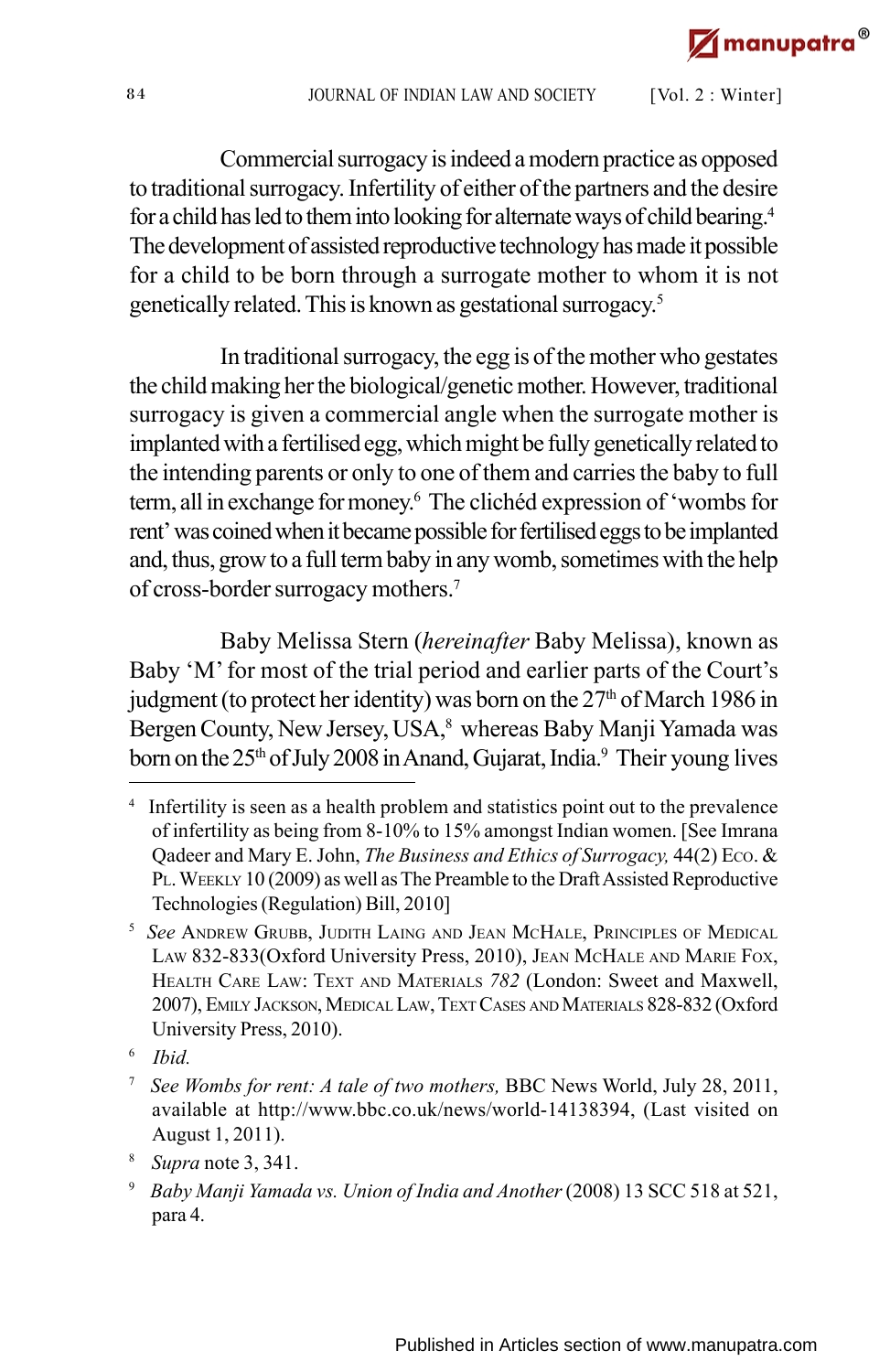were subjected to the vagaries of the legal process long before they could understand the system. More importantly their birth and the events incidental thereto, led to the inception of laws relating to surrogacy in their respective nation states. The issues raised in these two cases were different but their common relevance lies in them being the first of their kind in the context of surrogacy in their respective jurisdictions.

This paper aims to look into both these cases, discuss the facts and make a comparative commentary on them. The paper will analyse the cases focusing on the background in which they were decided and on their impacts in the development of law relating to surrogacy in the India and the State of New Jersey, where the cases were decided respectively.

## **II. DIFFERENT LIVES AND ABSENT LAWS**

Both Baby Melissa and Baby Manji were born when the commercial surrogacy industry was booming, in the absence of any legislation regulating commercial surrogacy in their respective places of birth. At the time of the decision of the Superior Court of New Jersey in Baby Melissa's case, the Court acknowledged this legal void.<sup>10</sup>

The absence of law relating to surrogacy in India was raised in the case of Baby Manji before the Supreme Court of India, where it was alleged that "….in the name of surrogation lot of irregularities are being committed…..in the name of surrogacy a money making racket is being perpetuated..[and]…. that the Union of India should enforce stringent laws relating to surrogacy."<sup>11</sup>

<sup>10</sup> 217 N.J. Super. 313, 333 (1987):

<sup>&</sup>quot;…Unfortunately, the law is slow to react to the rapid advance of science and changing human behaviour…. This minimal pace is made apparent when it is realized that as of this date not one state in this nation has adopted a law that specifically addresses either affirmatively or negatively the concept of surrogate parenting although many studies are in process and legislation has been introduced. There are two bills pending in the New Jersey Legislature." [Emphasis supplied].

<sup>11</sup> *Supra* note 6, p.521, para 5.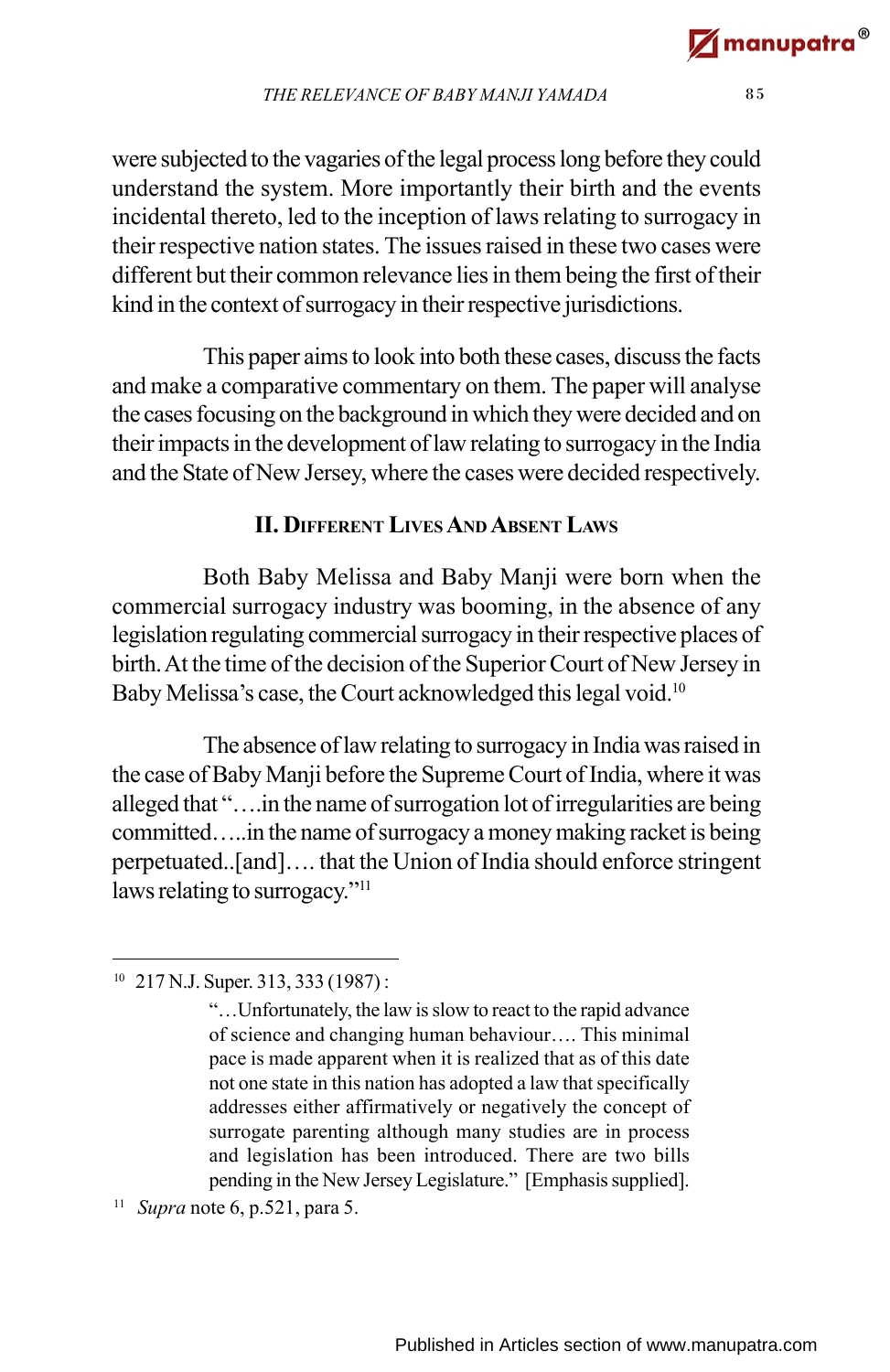At the time of the decision of Baby Manji, the fertility clinics were subjected to regulation by the 2006 guidelines of the Indian Council of Bio-medical Research (*hereinafter* ICMR Guidelines) which validated surrogacy contracts. However, it specifically considered surrogacy for infertile married couples and the reading of the guidelines clearly proposes gestational surrogacy with the baby required to be genetically related to the intending parent and mandating them to adopt the baby within six weeks of birth.<sup>12</sup> Thus, the Guidelines aimed at preventing multiple parentages which could result in a situation when there were donors of either of the gametes and also gestational surrogacy. However, in practice, gestational surrogacy with non-genetic gametes was also carried out by the clinics.

The city of Anand, Gujarat is acknowledged as the hub of surrogacy in India.<sup>13</sup> Other cities like Bombay have come into the limelight with the report of an Israeli gay couple who became parents through a

<sup>12</sup> See *Statement of Specific Principles for Assisted Reproductive Technologies*, ETHICAL GUIDELINES FOR BIO-MEDICAL RESEARCH AND HUMAN PARTICIPANTS, Indian Council of Medical Research 101-102 (New Delhi, 2006). The Guidelines mandated that the intending parents agree to adopt the baby after six weeks of birth and that they were to undergo genetic( DNA) fingerprinting to prove that they were the intending parents and the record was to be kept with the clinic. Available at <www.icmr.nic.in/ethical\_guidelines.pdf> (Last visited on May 21, 2011).

<sup>&</sup>lt;sup>13</sup> "In commercial surrogacy agreements, the surrogate mother enters into an agreement with the commissioning couple or a single parent to bear the burden of pregnancy. In return of her agreeing to carry the term of the pregnancy, she is paid by the commissioning agent for that. The usual fee is around \$25,000 to \$30,000 in India which is around 1/3rd of that in developed countries like the USA. This has made India a favourable destination for foreign couples who look for a cost-effective treatment for infertility and a whole branch of medical tourism has flourished on the surrogate practice. ART industry is now a 25,000 crore rupee pot of gold. Anand, a small town in Gujarat, has acquired a distinct reputation as a place for outsourcing commercial surrogacy. It seems that wombs in India are on rent which translates into babies for foreigners and dollars for Indian surrogate mothers." **India – a reproductive tourism destination,** Law Commission of India Report No. 228, Para 1.7, page 11.Also see *Anand in Gujarat surrogacy hub for childless Brits,* EXPRESSINDIA, December 10, 2007, available at <www.expressindia.com/latest-news/Anand-in-Gujarat....../248727/ > (Last visited on May 21, 2011).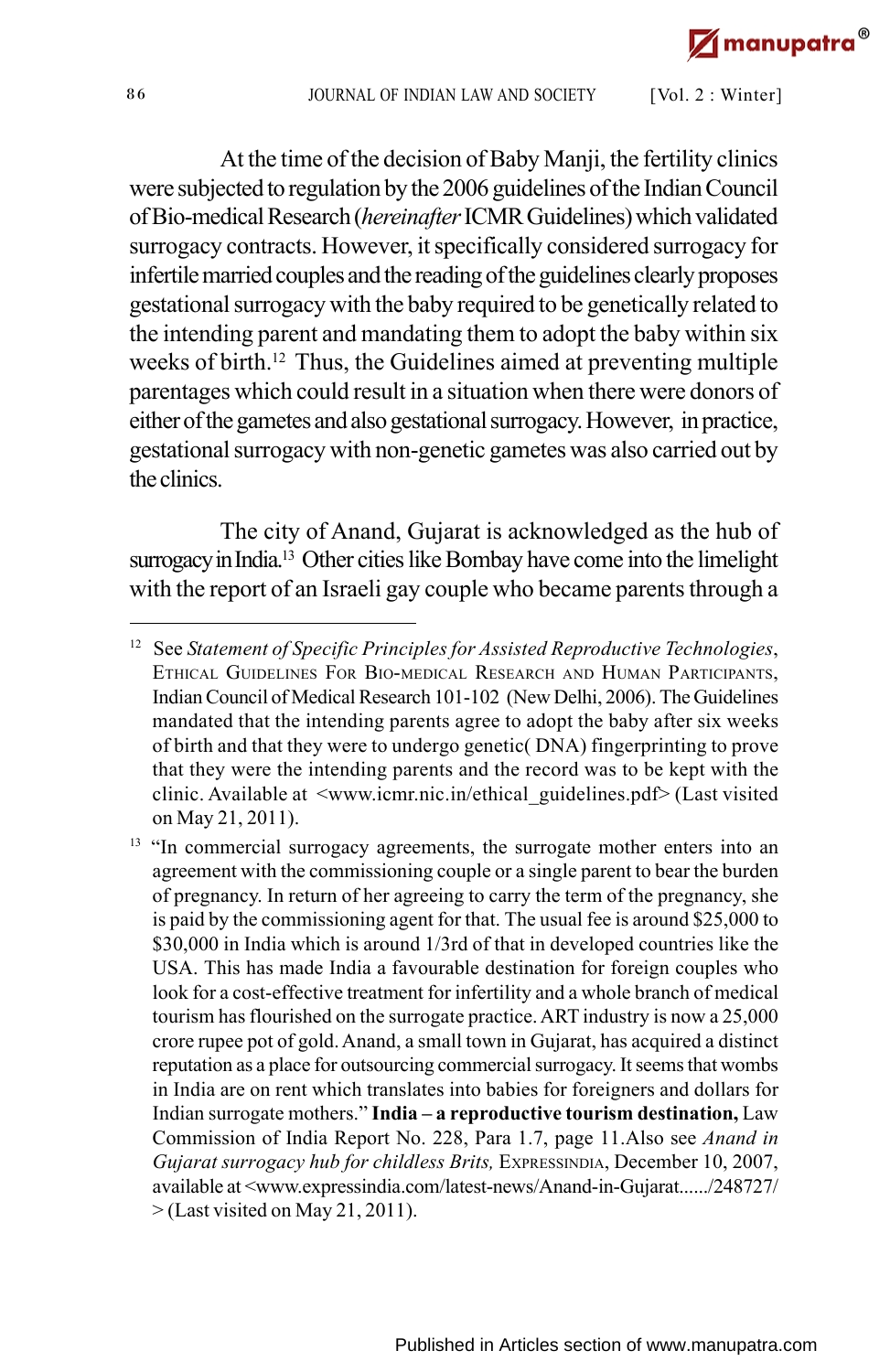surrogacy arrangement in the city. <sup>14</sup> Recently, a Spanish gay couple also became parents through a surrogacy arrangement in Delhi.<sup>15</sup>

Infertility clinics in India are baby makers. They treat couples for infertility and in case of their inability to have a baby through natural reproductive process, use artificial insemination procedures and also assit in finding surrogates. For this, they involve one of the women from their database of prospective surrogates and arrange meetings with the infertile couples. Many a times, the couples seeking surrogacy are foreign couples and they are assisted by the infertility clinics in their endeavour to be parents. These clinics also arrange donors of gametes when required, determine the money involved, arrange for legal help to work out the terms of the surrogate agreement and the benefits to each of the parties, supervise the pregnancy of the surrogate mother, monitor her during the gestation period, successfully deliver the child, obtaining of birth certificates from the municipal corporation and the final formalities to ensure that the baby is handed over to the intending parents. The foreign exchange rates make India even more lucrative and easier for international couples to decide on Indian surrogates.<sup>16</sup>

<sup>&</sup>lt;sup>14</sup> *See Israeli gay case to hit surrogacy biz in India*, THE TIMES OF INDIA, May 11, 2010, available at <www.articles.timesofindia.indiatimes.com/2010-05-11/india/ 28289465\_1\_1surrogacy-fertility-clinics-surrogate-mother> (Last visited on May 21, 2011).

*Also see* Law Commission of India Report No.228, 2009,14-15.

<sup>&</sup>lt;sup>15</sup> See Spanish gay couple's child dream comes true in India, SIFYNEWS, February 16, 2011, available at <www.sify.com/news/spanish-gay.......lcqt4jbighi.html> (Last accessed on May 22, 2011). *See* the NDTV video *Ahmedabad: Twin hope for gay couple,* May 31, 2011, where a Spanish gay couple, incidentally the first in Gujarat ,to became parents to twins through surrogacy from Ahmedabad, available at <www.ndtv.com/video/player/news/ahemadabad-win-hope-forgay-couple/201125> (Last visited on May 31, 2011).

<sup>16</sup> *See* SAMA Team, *Assisted Reproductive Technologies: For whose Benefit?* 44(18) ECO. & PL. WEEKLY 25 (2009) .

Also, see SAMA Women's Health, *The Regulation of Surrogacy in India: Questions and Complexities,* April 23, 2011 at http://samawomenshealth. wordpress.com/2011/04/23/the-regulation-of-surrogacy-in-india-questionsand-complexities/, (Last visited on July 25, 2011)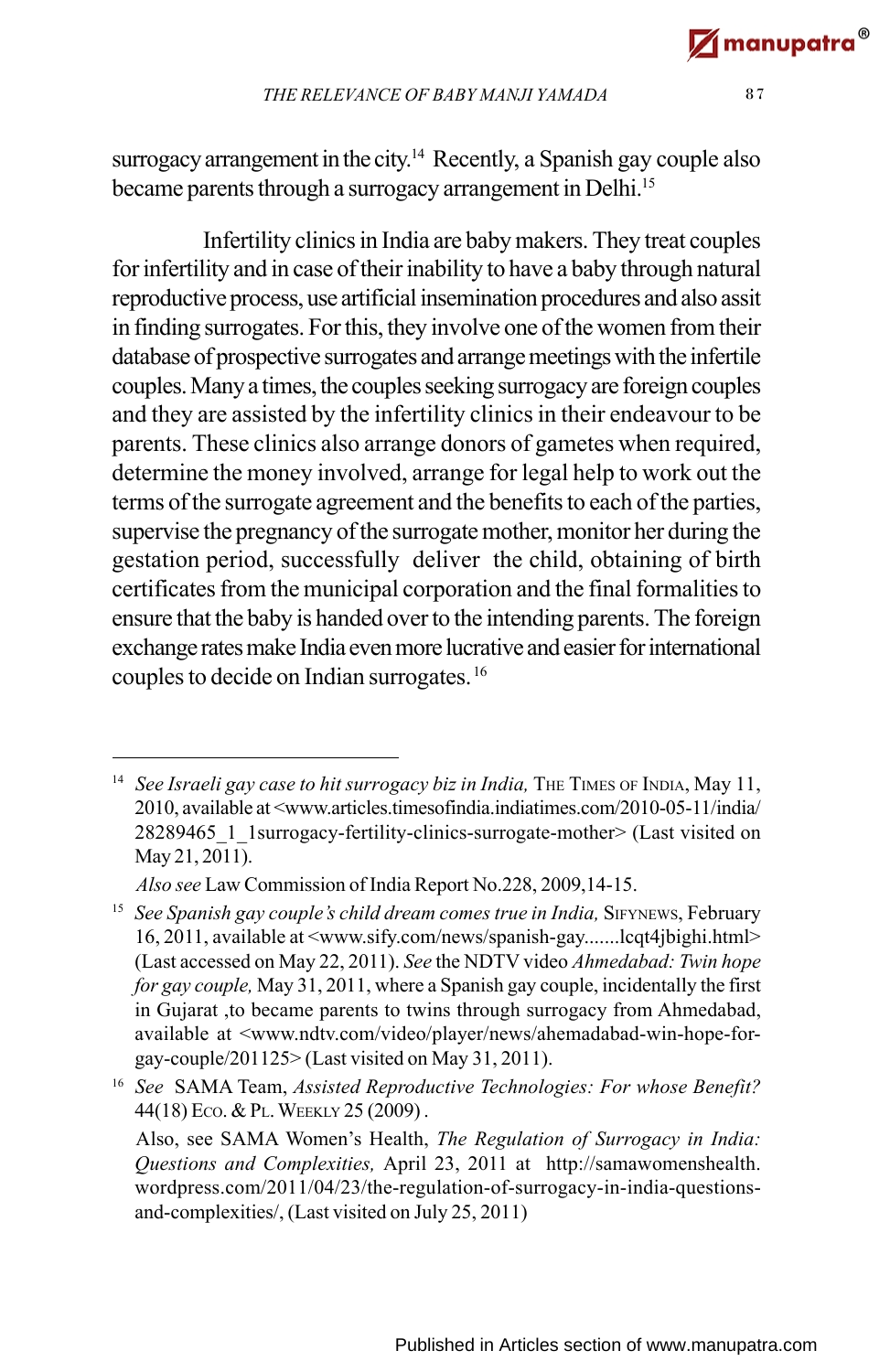With each successful birth, the stamp on the legality of their activities is sanctioned in absence any State or Central legislation. Although the ICMR Guidelines do exist, there is no central or state body to ensure that these regulations are followed strictly when it comes to surrogacy. 17

Incidentally, financial considerations seem to be the main reason for the surrogates to participate in these arrangements. These agreements are carried on with the help of local lawyers and in case of problems, parties settle and move ahead with whatever comes out of the agreement as long as one gets the baby and the other, the money for the surrogacy. The infertility clinics maintain a low profile in the absence of a concrete law. The uncertainty regarding the rights and duties of the parties involved, coupled with the absence of specialised forums for redressal of grievances related to surrogacy ensures that matters relating to breach of contract, non-payment, exploitation and violation of human rights are swept under the carpet.

# **III. BABY MELISSA: THE WORLD WAKES UP TO SURROGACY**

Baby Melissa was born to William Stern, who was married to Elizabeth Stern, through artificial insemination of Mr. Stern's seminal fluid in the womb of surrogate mother Mary Beth Whitehead. The latter was married to Richard Whitehead and was already a mother of two school going children. In the judgment, much emphasis is laid on the background of these individuals to justify the exercise of the *parens patriae* jurisdiction of the Court on how it is the "…..power of the sovereign (in this case the State of New Jersey by its judicial branch) to watch over the interests of those who are incapable of protecting themselves". in this case, Baby Melissa.

The case was decided by the Superior Court of New Jersey, Chancery Division, Family Part, Bergen County. It arose out of:

a. an *ex-parte* application filed by the Sterns for an order to show cause as to why the Court should not issue an order for the summary judgment to enforce a surrogacy parenting contract;

<sup>17</sup> *Supra* note 9.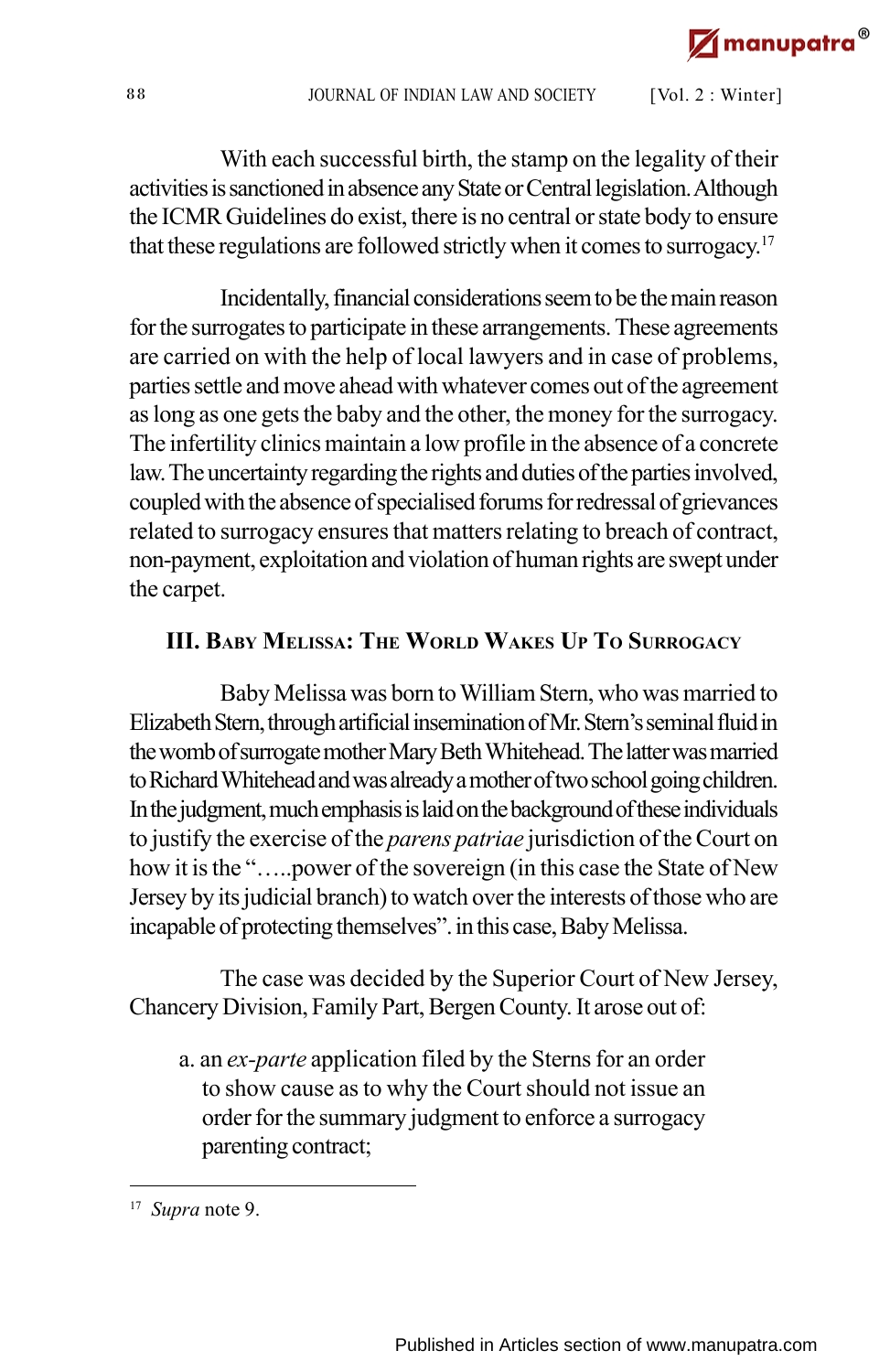and,

b. a complaint filed by the Sterns seeking to enforce a surrogate-parenting agreement, compel Mrs. Mary Beth Whitehead to surrender the infant born to her, restrain any interference with their custody of the child, terminate her parental rights and allow adoption of the child by Mrs. Stern.<sup>18</sup>

Thus, the issues before the Court were:

- a. Whether there was a breach of contract of surrogacy?
- b. Whether it is in the best interest of Baby Melissa to be allowed to grow up with her surrogate mother or her genetic parents?
- c. Whether the claim made by the parents of Mrs. Whitehead as Baby Melissa's grandparents and their prayer to be allowed to have visitation rights could be entertained?

The Court, fully aware that it was deciding on a crucial social issue in the absence of any legislation, approached the case on the following terms:

> "….Many questions must be answered; answers must come from legislation. If there is no law then society will suffer the negative aspects of this alternative reproduction vehicle that appears to hold out so much hope to the childless who make up a substantial segment of our society.

> Today, however, this court can only decide what is before it……It will decide on legal principles alone. *This court must not manage morality or temper theology. Its charge is to examine what law there is and apply it to the facts proven in this cause.*

<sup>18</sup> *Ibid.,* at 326.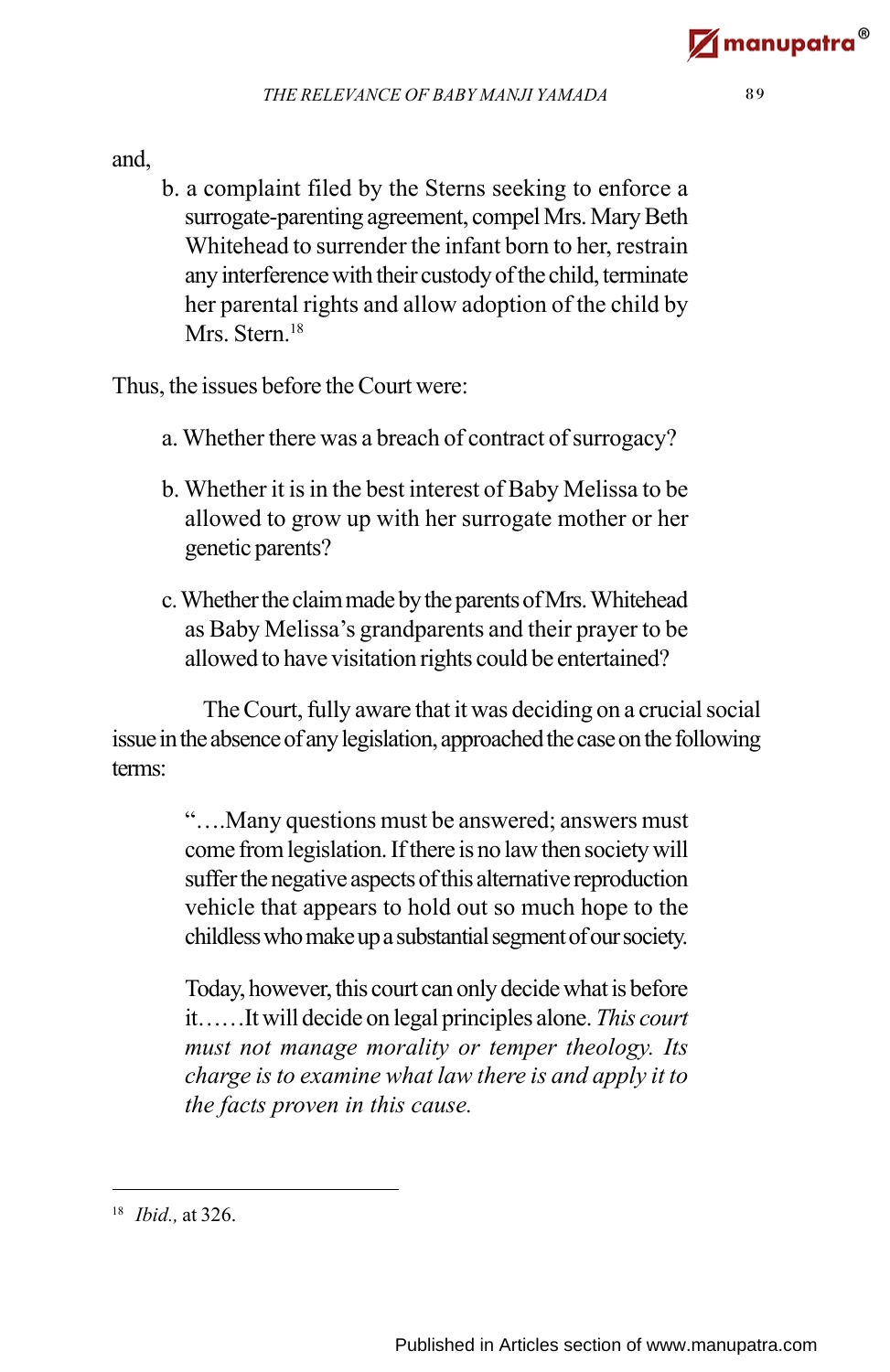This is a nonjury trial. At law, it is the jury that makes the findings of fact. As in all chancery proceedings, the court is the fact finder."<sup>19</sup> [Emphasis Supplied]

The Sterns met Mrs. Whitehead through an infertility clinic, when Mrs. Stern was diagnosed with multiple sclerosis. The disease made her incapable of carrying a pregnancy without having debilitating effects on her health. Mrs. Whitehead was registered with the clinic and the Sterns reached an agreement with her and appointed her as the surrogate by a surrogate parenting agreement dated  $6<sup>th</sup>$  February 1985.<sup>20</sup> The seminal fluid of Mr. Stern was introduced in Mrs. Whitehead's womb through artificial insemination where the latter was successfully impregnated after nine attempts. This was celebrated by the Sterns by taking out the Whiteheads for dinner. 21

The terms of the contract specifically stated that Mrs. Whitehead was to be appointed the surrogate whereby she accepted "….that her obligation was to attempt conception by artificial insemination, upon conception to carry the child to term, deliver and surrender the child to Mr. Stern renouncing at that time all of her parental rights and acknowledging that doing so would be in the child's best interest. It was also agreed that Mr. Stern's name would appear on the child's birth [certificate as her father]".<sup>22</sup> Mrs. Stern was not a signatory to the contract but the understanding was that she would adopt the baby after the child was handed over to her husband, as was the practice with relation to

- 21 *Ibid.*
- 22 *Ibid.,* at 344.

<sup>19</sup> *Ibid.,* at 334.

The responsibility before it was also emphasised in the following words:

<sup>&</sup>quot;This is not the usual custody situation because there is no shared parenting, no history of any relationship of consequence between the natural parents. It is all about a child with special needs because of her origin". *Supra* note 3*,* 367.

<sup>20</sup> *Ibid.,* at 344.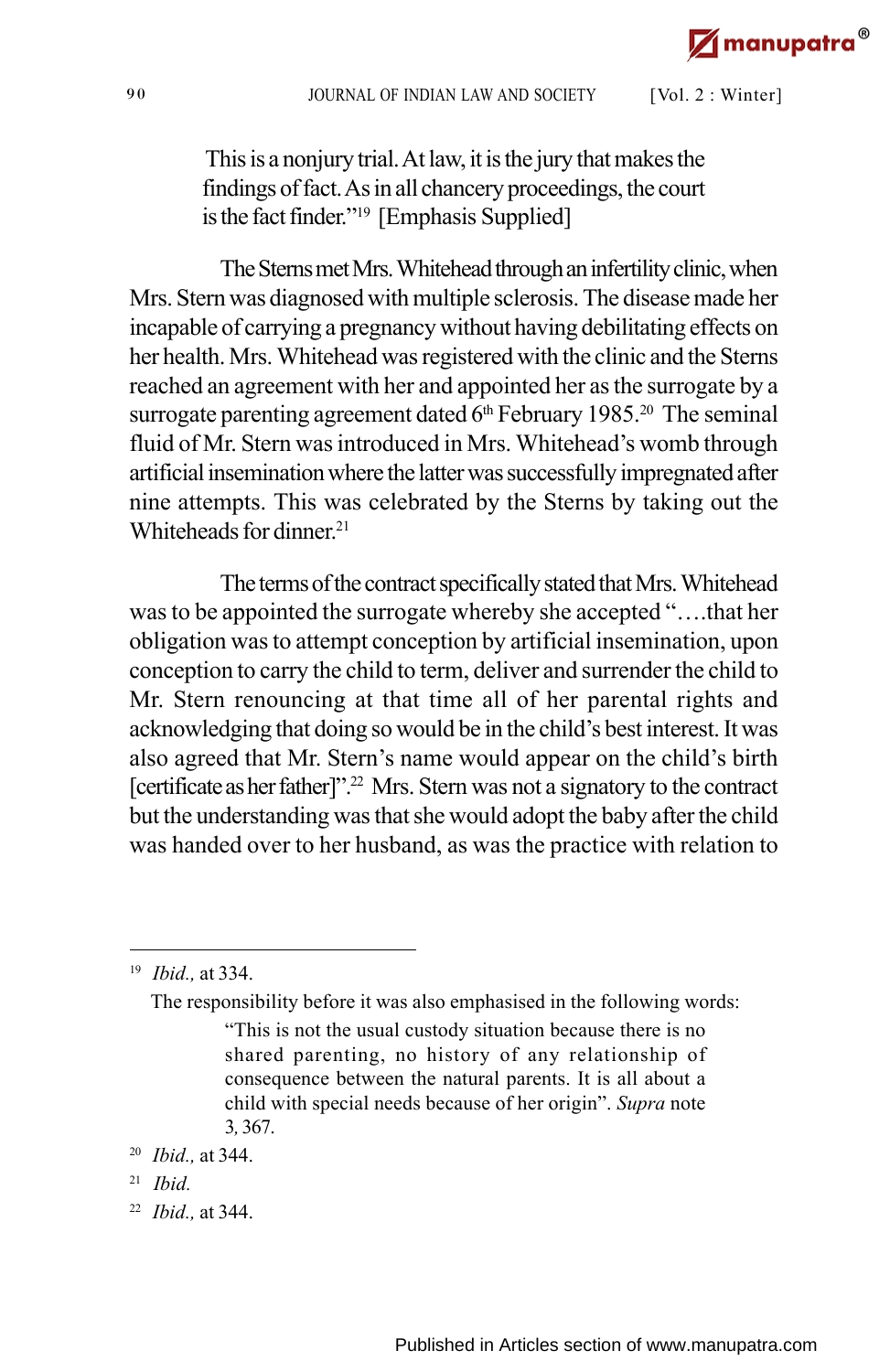babies born out of surrogacy at the time in New Jersey.

The contract further stated that " Mrs. Whitehead would assume the risks of the pregnancy and child birth. She would submit to a psychiatric evaluation for which Mr. Stern would pay. Mr. Stern had the right to name the child. In the event of the death of Mr. Stern, the child would be placed in the custody of Mr. Stern's wife. Mrs. Whitehead would not abort the child. In addition, she would undergo amniocentesis; and if the child were found to have a genetic or congenital abnormality, it would be aborted if Mr. Stern requested it. That in the event the child possessed genetic or congenital abnormalities William Stern would assume legal responsibility for the child once it was born"<sup>23</sup> In return, Mrs. Whitehead was to be paid \$10,000 and all the medical expenses and dental expenses, on fulfilment of her contractual obligations. She promised not to meet the Sterns but asked to be sent an annual picture of Baby Melissa and her progress in a letter. 24 Although Mr. Whitehead did not initially consent to his wife's attempts at surrogacy, he ultimately came around and was fully aware of the negotiations with the Sterns, many times participating in the discussions.<sup>25</sup> He was however, not a signatory to the contract.

Contrary to the contract, Mrs. Whitehead developed an attachment to the child and insisted on keeping the baby. The Sterns were forced to litigate when the baby was taken away from their possession.

 The best interest of the child was decided by looking into three aspects:

1. Background and character of the parties, their past family life and actions.

<sup>23</sup> *Ibid.,* at 345.

<sup>24</sup> *Ibid.,* at 344.

<sup>25</sup> *Ibid.,* at 345. The Court gave him the status of a 'step-father.'*Ibid.,*at 401.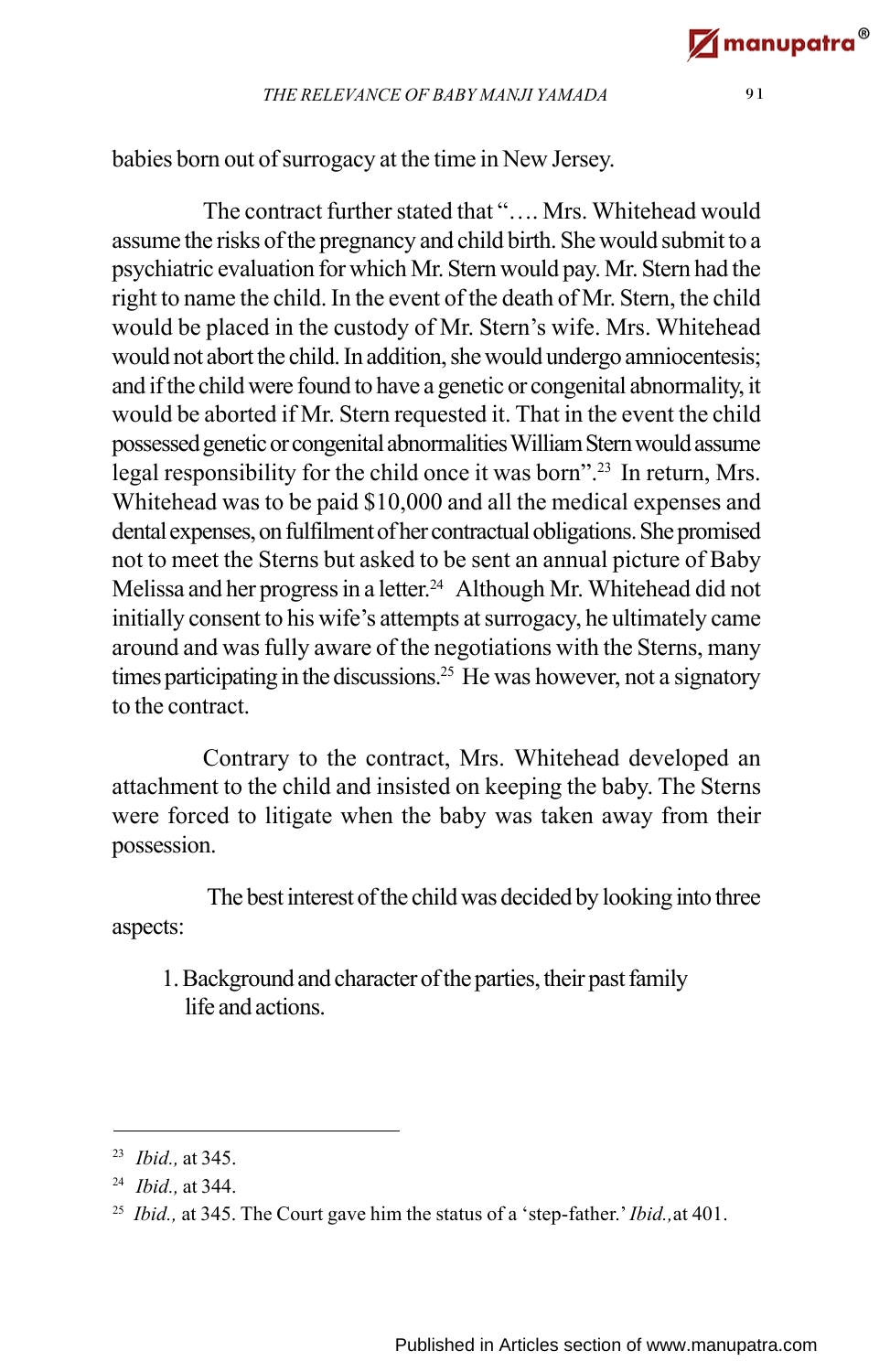- 2. Their behaviour after the conception and the birth of the child.
- 3. The behaviour of the parties during the trial.

Much emphasis was laid on the background of the parties where the scales were tilted in favour of the Sterns. They had an upmarket, educated and 'private' life and even their parents had had stable marriages. On the other hand, the Whiteheads, only had a high school education, and had a history of domestic turbulence, bad financial status, a brief separation and alcohol abuse by Mr. Whitehead. The parenting skills of the Whiteheads were put under intense scrutiny in light of their decisions relating to their two children.<sup>26</sup>

The inability of Mrs. Whitehead to honour the surrogacy agreement and detach herself from the baby also worked against her. When Baby Melissa was born, the Whiteheads chose her name which was not Melissa, the name given by the Sterns. This was contrary to the agreement. They further went ahead and registered her birth, in that name, stating themselves to be the parents. They also requested the Sterns not to mention the factum of surrogacy to the hospital authorities.<sup>27</sup> Although she handed over Baby Melissa to the Sterns, she came to them the evening of the same day and asked to keep her for some days. The Sterns were distraught as Mrs. Whitehead showed suicidal tendencies. However, on being handed the baby, she eloped with the baby, assisted by her husband, to a different State and refused to comply with orders of the Court demanding her appearance. This was a long drawn horror for the Sterns lasting for about four months until the address of the Whiteheads was identified in the state of Florida with the help of private detectives.<sup>28</sup>

<sup>&</sup>lt;sup>26</sup> 217 N.J. Super 313, 341 (1987) states ".....Despite recommendations by the professionals who comprise her son's school district child study team, Mrs. Whitehead requested that their recommendations be disregarded and that her wishes be adopted. Dr. Metnick, the school psychologist, testified that in seven years only ten parents, out of hundreds of students tested, have rejected the child study team recommendations."

<sup>27</sup> *Supra* note 3*,* at 346.

<sup>28</sup> *Ibid.,* at 394, 350, 406.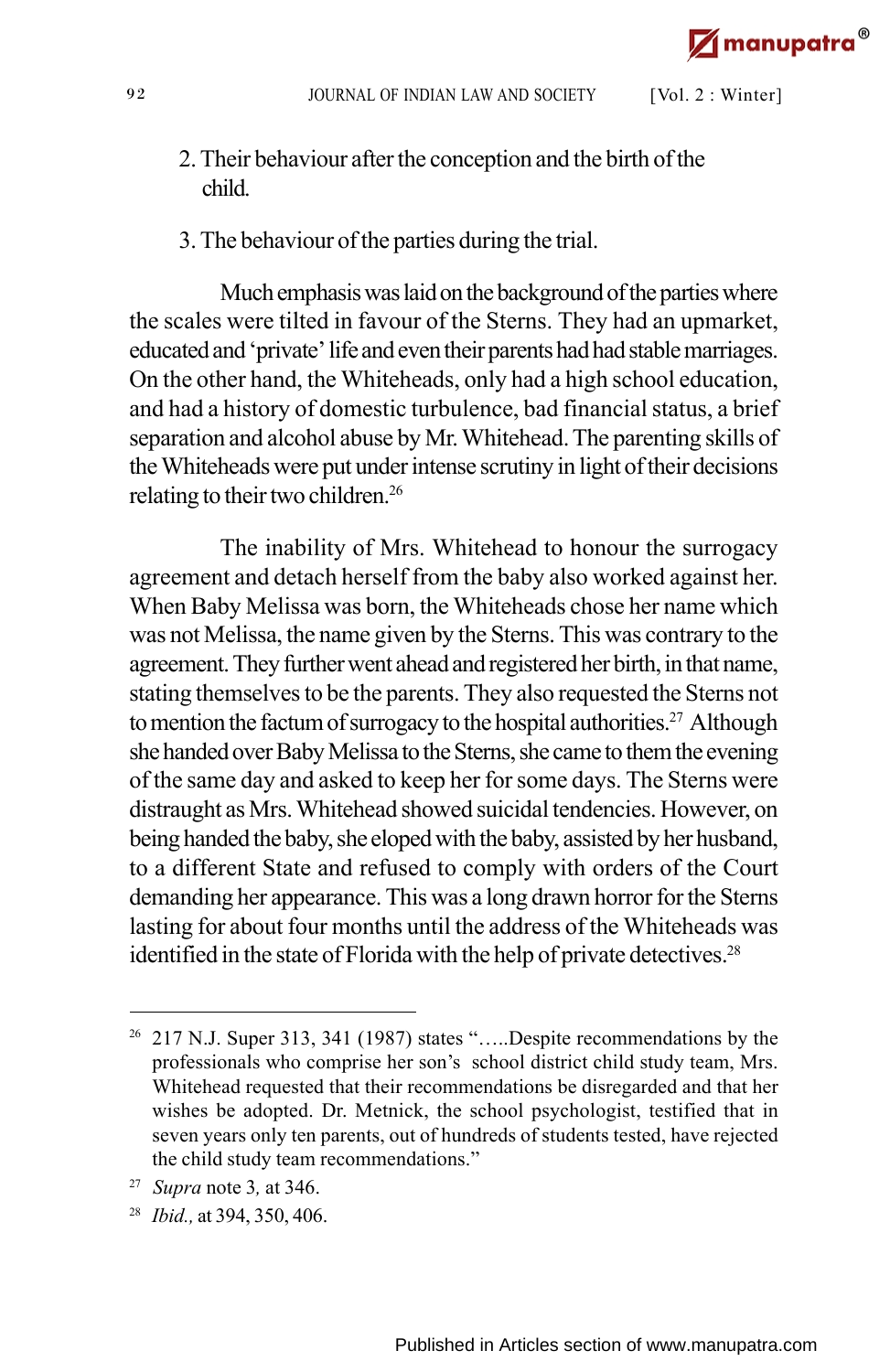During the trial, Mrs. Whitehead subjected the case to media scrutiny by going to the press.<sup>29</sup> She also allowed photographs of her own eleven year old daughter to be published in magazines and newspapers and also unnecessarily took her to the Court. She even made false allegations against Mr. Stern of having sexually abused her daughter<sup>30</sup>, charges which were later withdrawn.

 In coming to its conclusions, the Court relied on the evidence given by thirty eight witnesses out of which fifteen were expert witnesses. The Court ruled that it was in the best interest of the child that she be placed in the custody of the Sterns. Joint custody was deliberated upon by the Court on the recommendation of one of the experts, a child psychiatrist. However, it was denied as the Court found that "[t]he rancor [between the parties] is too great"<sup>31</sup> and thus not in the best interest of the child as "[the] court doubts that they can isolate their personal animosity and 'all of a sudden' [to] cooperate for the child's benefit".<sup>32</sup>

The Court also found that there was a breach of contract by Mrs. Whitehead on two counts; by failing to surrender the child and by refusing to relinquish her parental rights to the child<sup>33</sup>. The best interest of the child was also an issue in determining whether specific performance of the contract should be ordered. This was decided in favour of the Sterns.<sup>34</sup> The decision of the Court dealing with surrogacy contract will be dealt with in detail later in section V of this paper.

The claim to the grandparental rights of the parents of Mrs. Whitehead, Catherine and Joseph Messer, was examined under the provisions of New Jersey Statutes Annotated 9:2-7.1.<sup>35</sup> This allows certain

- 33 *Ibid.,* at 388-389.
- 34 *Ibid.,* at 390-399.

<sup>29</sup> *Ibid.,* at 369, 392-393, 397.

<sup>30</sup> *Ibid.,* at 351, 360, 368, 392,393.

<sup>31</sup> *Ibid*., at 358.

<sup>32</sup> *Ibid.,* at 358-359.

<sup>&</sup>lt;sup>35</sup> As amended in 1972. The Statute deals with the visitation rights for the grandparents or siblings.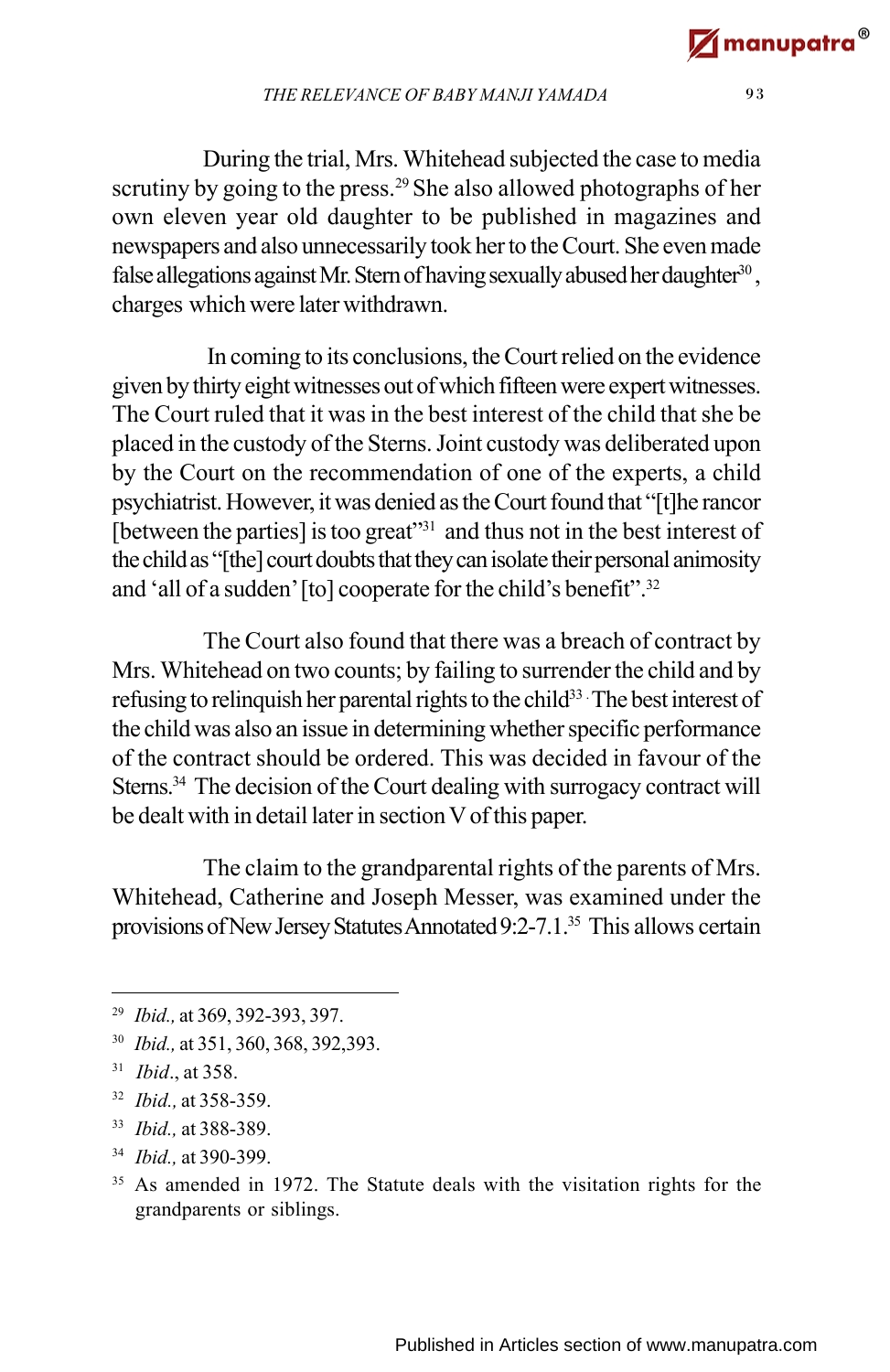rights to grandparents to preserve the "important relationships"<sup>36</sup> that might have been developed with a minor child in case of death of parents, divorce or living separate or apart inspite of Court orders and agreements.<sup>37</sup> The Court held that for such an order to be passed,<sup>38</sup> there must be a disintegration or dysfunction in the family unit of the child in order to allow the visitation rights; a unit which itself was missing in this case. Also, in exercise of its equity jurisdiction, the Court found that certain conduct of the grandparents showed that it would be against the best interest of the child to allow them visitation rights. The complete disinterest of the grandparents towards the surrogacy contract , their inability to act contrary when their daughter, Mrs. Whitehead, eloped with the baby in violation of the Court order, and their delayed involvement in the case, i.e. at the time of the trial were some factors taken into consideration by the Court.<sup>39</sup> This decision of the Court was enhanced by its refusal to allow the custodial rights to Mrs. Whitehead and the order for specific performance of the contract<sup>40</sup>

The Whiteheads made an application for appeal against the above decision of the Superior Court of New Jersey before the Supreme Court of New Jersey, along with an application for grant of custody; the

 "It is necessary at all times, in using any measure for Melissa, to note with emphasis and concern that she is a special child-at risk-because of her origin and the extraordinary publicity attendant to the trial of this case. Melissa will need protection at all times whether it be from inappropriate or inadvertent remarks made by family, friends or strangers or from an intrusion into her privacy. This protection will require a superior sense of responsibility and obligation. It requires placing the welfare of the child paramount to one's self or one's children. Do the Messers measure up to such stringent standards?" 217 N.J. Super 313, 405 (1987)

<sup>36</sup> *Ibid.,* at 404.

<sup>37</sup> *Ibid.,* at 403.

<sup>38</sup> *Ibid.,* at 404-408.

<sup>&</sup>lt;sup>39</sup> "This court finds these two people to be the genealogical maternal grandparents of Melissa who, at first view, seem to have been somewhat casual and aloof about their daughter's extraordinary agreement. Their emphasis seems to have changed with the advent of this litigation". 217 N.J. Super. 313, 403 (1987) Also:

<sup>40</sup> *Supra* note 3*,* at 408.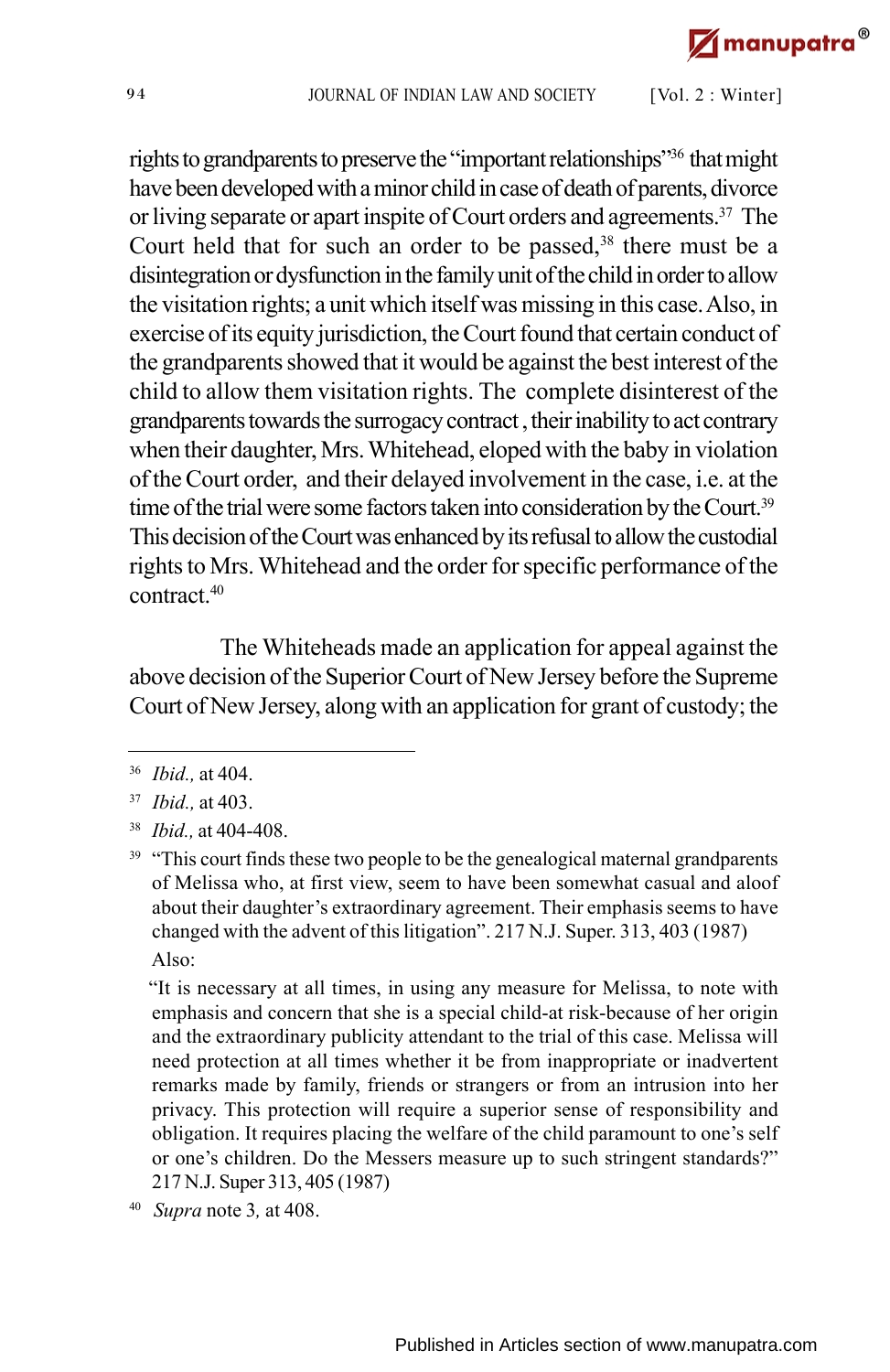appeal was allowed but the custody was not granted.<sup>41</sup> The Supreme Court affirmed the decision of the Superior Court in part while reversing the decision with respect to the validity of the surrogacy contract and remanded the case back to the Superior Court of New Jersey. <sup>42</sup> The custody of the child was allowed to be retained by Mr. Stern accepting the decision of the lower Court and the 'best interest of the child' argument.<sup>43</sup> However, Mrs. Whitehead was given visitation rights in recognition of her entitlement as the natural mother, consequently terminating the adoption rights of Mrs. Stern.<sup>44</sup> The case was remanded back to the Superior Court for the parties to work out the terms of the visitation rights by the parties.<sup>45</sup>

The other important argument raised in Baby Melissa's case, before the Supreme Court of New Jersey, related to the constitutionally protected rights of the parties. Mrs. Whitehead contended that the order of the Superior Court violated her constitutionally protected right to the companionship of her child. The Sterns on the other hand claimed "……a constitutional right to privacy, which includes the right of procreation, [also includes] the right of consenting adults to deal with matters of reproduction as they see fit."<sup>46</sup>

Mrs. Whitehead's claim of the right to companionship of her child was dropped as her right to companionship has been restored by the part of the order allowing her the visitation rights. As far as Mr. Stern is concerned, the Court refused to give an all encompassing definition to his claim to the right to procreation simply because, it reasoned that giving

43 *Supra* note 40, at 454.

46 *Ibid,* at 420

<sup>41</sup> *In the Matter of BABY M*., *a Pseudonym for an Actual Person,*Supreme Court of New Jersey, 107 N.J. 49, vide order dated 21.11.1986.

<sup>42</sup> *In the Matter of BABY M*., *a Pseudonym for an Actual Person,* Supreme Court of New Jersey, 109 N.J. 396, (1987).

The Whiteheads divorced during the trial proceedings and Mrs. Whitehead remarried but both were considered as the appellants for the Court proceedings. 109 N.J. 396, 412 (1987), *Supra* note 1.

<sup>44</sup> *Ibid,*, at 463- 468.

<sup>45</sup> *Ibid,,* at 468-469.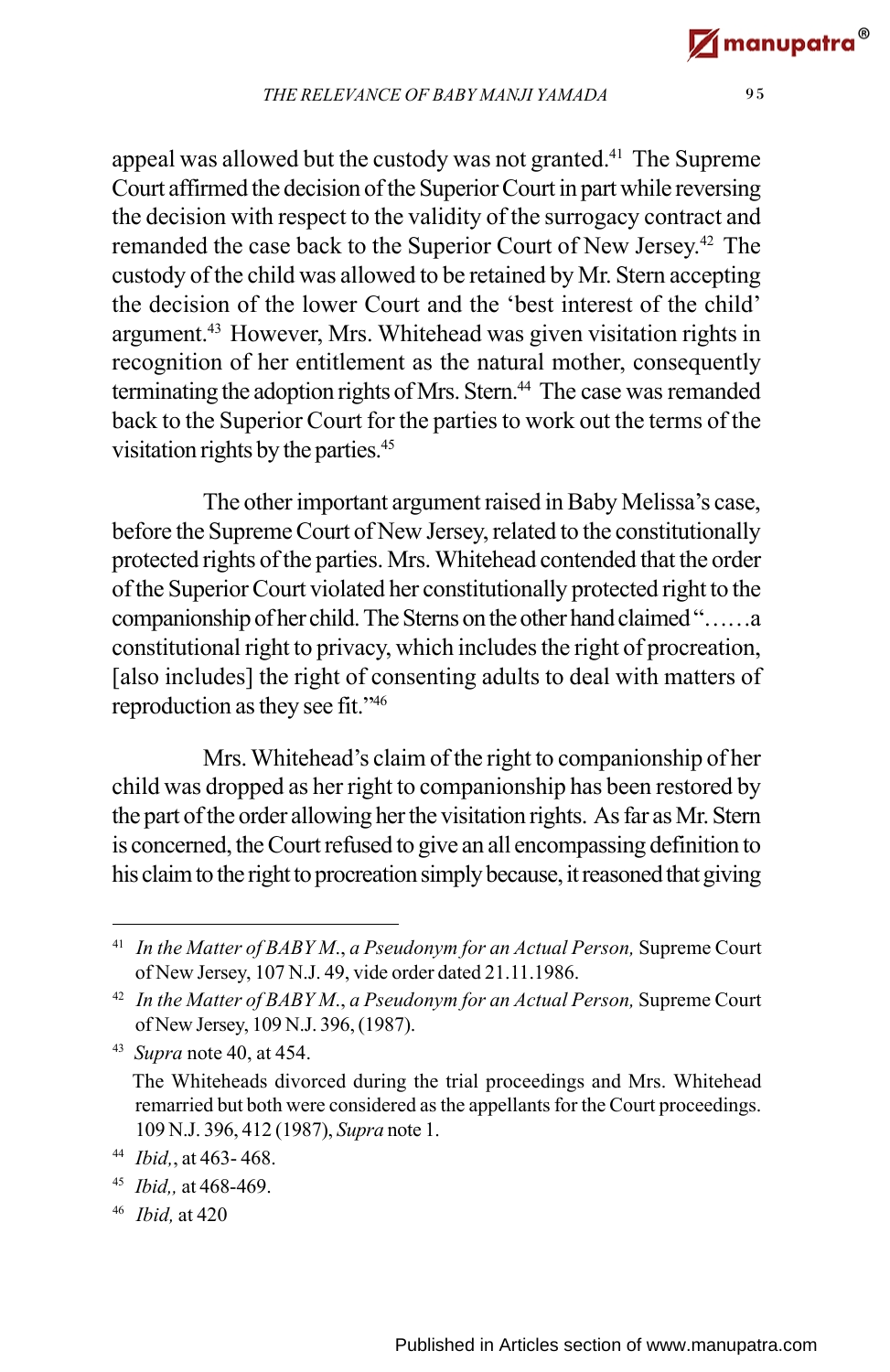him the right would be to refuse Mrs. Whitehead the same right. It held:

"……The right to procreate very simply is the right to have natural children, whether through sexual intercourse or artificial insemination. It is no more than that…...

Mr. Stern has not been deprived of that right. We conclude that the right of procreation is best understood and protected if confined to its essentials, and that when dealing with rights concerning the resulting child, different interests come into play. There is nothing in our culture or society that even begins to suggest a fundamental right on the part of the father to the custody of the child as part of his right to procreate when opposed by the claim of the mother to the same child  $\frac{1}{47}$ 

#### **IV. THE TALE OF BABY MANJI**

It has been almost three years since the Supreme Court decided *Baby Manji Yamada vs. Union of India (UOI) and Another. <sup>48</sup>* The relevance of this case lies in it being not only the first decision relating to surrogacy made by the Apex Court but also in bringing to light the absence of regulation of the existing surrogacy industry in India. Thus, it can be said to be the direct precursor of the newly enacted Assisted Reproductive Technologies (Regulation of) Bill, 2010<sup>49</sup> which followed the 2008 Draft Bill.<sup>50</sup> The case is also relevant because it was decided under a presumption of legality of surrogacy agreements and motherhood, with the Court merely commenting on the status of such agreements.At the time, the Guidelines regulating surrogacy had been laid down by the Indian Council of Medical Research in 2006 but did not find mention in the judgment of the Court to support its presumption of legality of surrogacy in India.

<sup>47</sup> *Ibid,* at 448-449 (1988)

<sup>48</sup> (2008) 13 SCC 518

<sup>49</sup> Available in: http://www.icmr.nic.in/guide/ART%20REGULATION %20Draft%20Bill1.pdf (Last visited on May 22, 2011).

<sup>50</sup> Available at http://www.prsindia.org/uploads/media/vikas\_doc/docs/ 1241500084~~DraftARTBill.pdf (Last visted on May 31, 2011)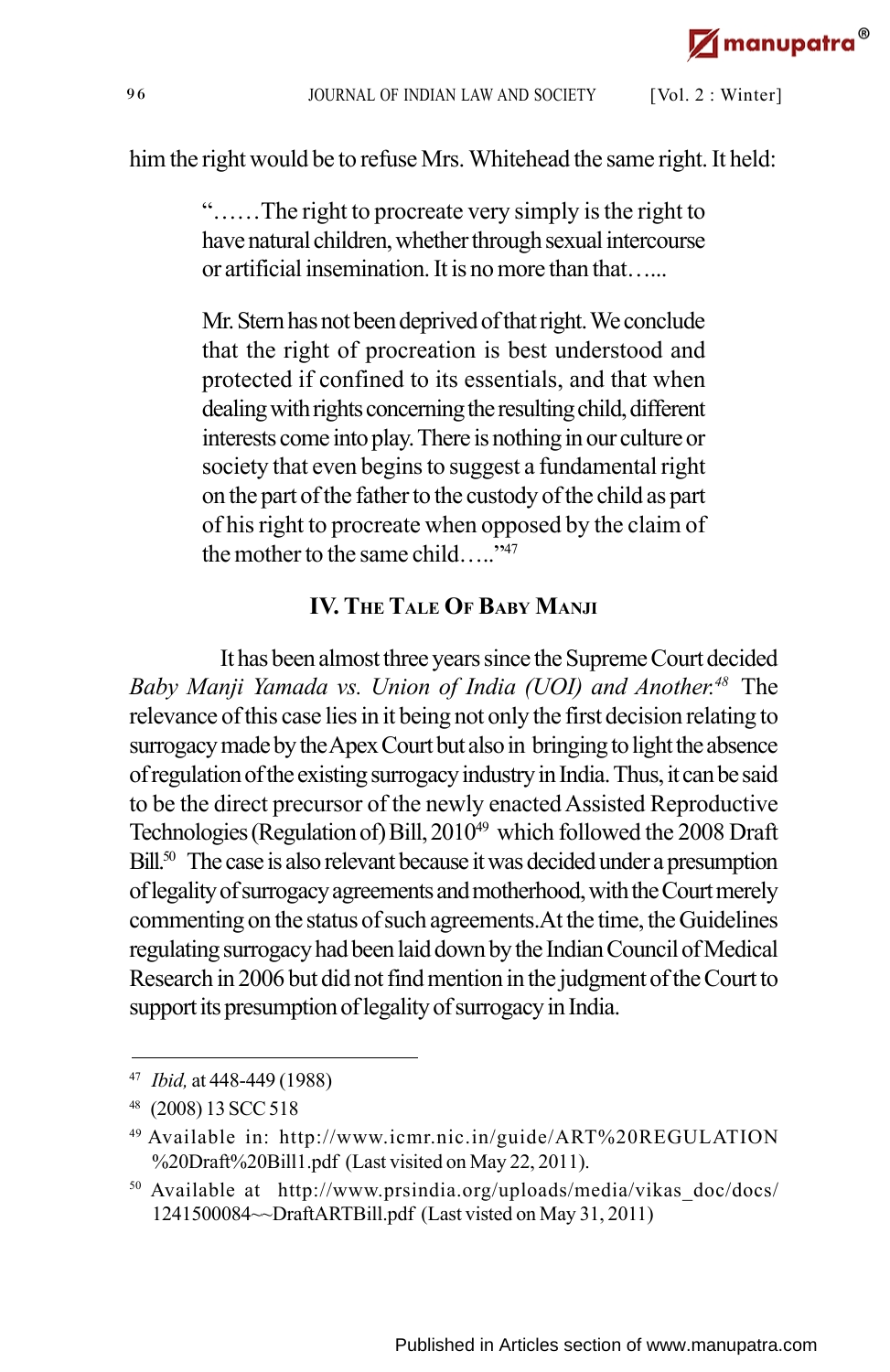The case developed in the backdrop of the Gujarat riots of 2008. Baby Manji was born on the 25th July, 2008, to Japanese biological parents who came to Anand in the year 2007, looking for surrogates. The egg extracted from her biological mother, Dr. Ikufumi Yamada was fertilised by her father, Dr. Yuki Yamada's sperm. The fertilised egg was then implanted in the womb of an Indian surrogate mother. Her biological parents soon developed marital problems and her mother left for Japan before her birth. They were divorced by the time Baby Manji was born. It is not clear from the judgment if the surrogacy was responsible for the 'matrimonial discord'.<sup>51</sup>

51 *Supra* note 46, Para 4

 There are a lot of contradictory reports regarding the parentage of Baby Manji. Some state that she was born to an anonymous Indian donor whose eggs were fertilized by her biological father. The marital discord that developed between the parents is considered to be a consequence of the wife of Dr. Yamada refusing to bring up a baby which is not genetically related to her. However, this article has relied on the facts stated in the judgment which has definitely 'the' precedence over newspaper and web articles.

 *See* generally:

- 1.*"Baby Mani's wait may end soon",* dated August 8, 2008; <www.dnaindia.com/india/report\_baby-manji-wait-may-endsoon\_1182152> (Last visited on May 22, 2011)
- 2. Kari Points, *"Institutions in crisis, Commercial Surrogacy and Fertility Tourism in India- the case of Baby Manji",* The Kenan Institute For Ethics at Duke University; <www.duke.edu/web/kenanethics/case studies/Baby Manji.pdf> In this article, the author has written the facts contrary to the Supreme Court judgment and this she has accredited to "…nearly 100 articles in the newspapers …...surveyed:…..[the] survey spanned mid-July 2008 to mid-May 2009." She further writes: "I ascertained the timeline of events and facts of the case from these accounts. Although to the best of my knowledge what I have presented here is an accurate representation of what happened, the articles often providing conflicting details." See footnote 1. ( Last visited on May 22, 2011)
- 3. *"Baby Manji's luck looks up, may get Japan visa";* August 15, 2008, CNN-IBN; <www.ibnlive.in.com/news/baby-manjis-visa/71312-3.html> (Last visited on May 22, 2011)
- 4. *"SC extends custody of baby Manji granted to her grandmother",* August 28, 2008, THE TIMES OF INDIA. (Last accessed on May 22, 2011)
- 5. Amana Fontanella- Khan, *"India, the rent-a-womb capital of the world",*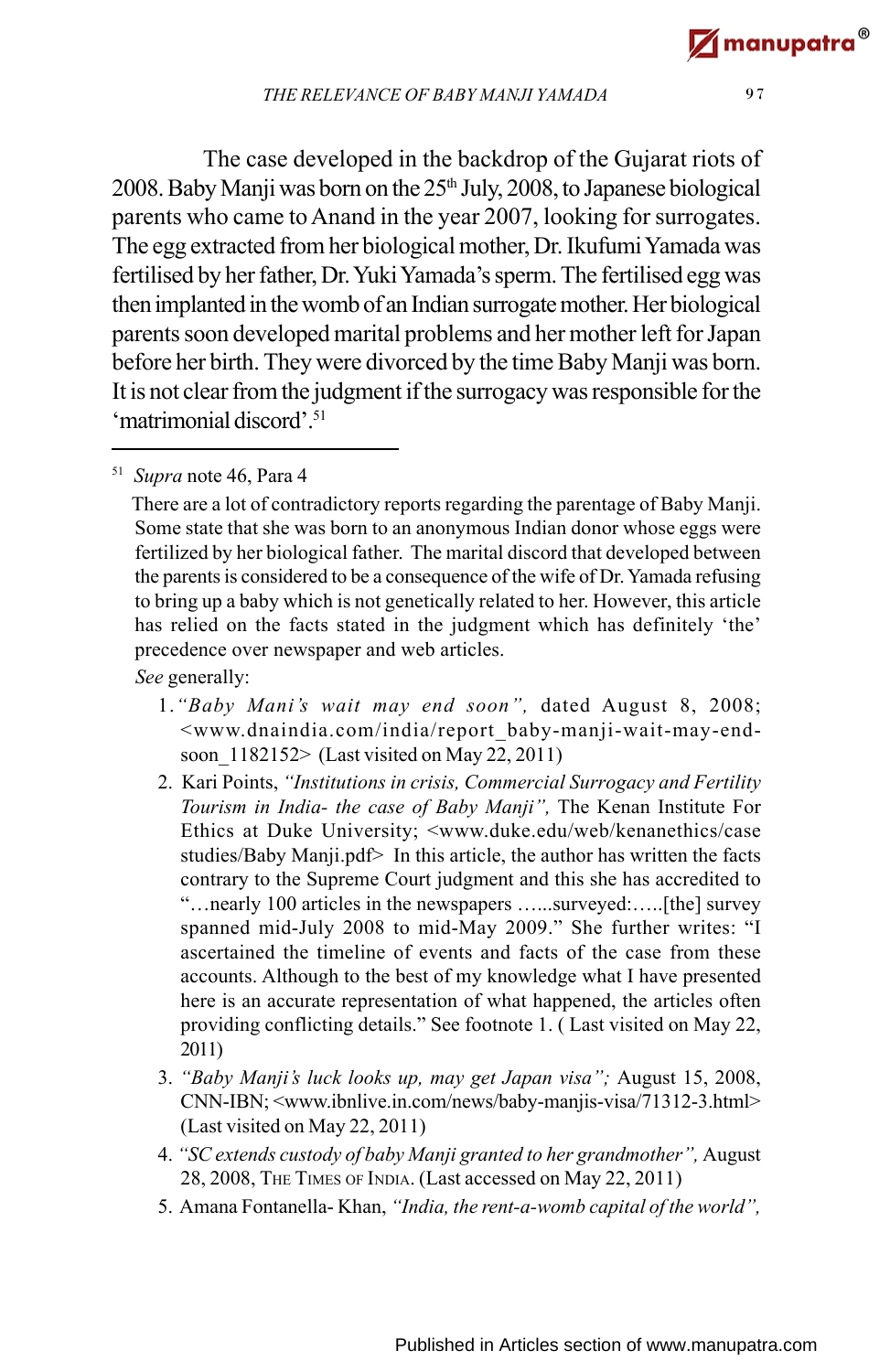The father too had to go back to Japan as his visa expired and thus, she was under the care and supervision of her paternal grandmother in the clinic in Anand. She was issued a birth certificate in the name of her genetic father by the Municipality of Anand. According to the existing laws, the birth certificate would entitle Mrs. Yamada to adopt the baby. She was breastfed by an Indian lady but later had to be shifted to Rajasthan due to the riots where she was placed under intensive care as she developed complications due to an infection.

Subsequently, a Division Bench Habeas Corpus Writ Petition was filed before the High Court of Rajasthan, Jaipur Bench, by a NGO, M/s SATYA. It was filed against the Union of India through Ministry of Home Affairs, State of Rajasthan through the Principal Secretary, the Director General of Police, Government of Rajasthan and the Superintendent of Police Jaipur City (East), Jaipur.

The writ petition challenged the legality of surrogacy and criticised it as feeding an illegal industry in India and stressed the need for the enactment of a law. Consequently, the Division Bench of the HC of Rajasthan passed the writ ordering the production of the child before the Court. This order was challenged by the grandmother on behalf of Baby Manji in the Writ Petition before the Supreme Court in which the NGO, M/s SATYA was the Respondent No. 3. The *locus standi* of the Respondent No. 3 to file the Writ Petition before the High Court was challenged and it was also argued that the Writ Petition was baseless as it was not proved in whose illegal custody the child was.<sup>52</sup> It was also argued that the petition before the High Court was styled as a public interest litigation there was no element of public interest involved".<sup>53</sup> The

- 52 *Supra* note 46, para 3.
- 53 *Ibid.*

SLATE, September 3, 2010, <www.asianwindow.com/tag/surrogatemothers/>

<sup>6. &</sup>quot;*Supreme Court to hear infacnt Manji's case on Wednesday",* August 19, 2008, THAINDIAN NEWS, <www.thaindian.com/newsportal/ uncategorised/supreme/.........wednesday 10086146.html> (Last accessed on May 22, 2011)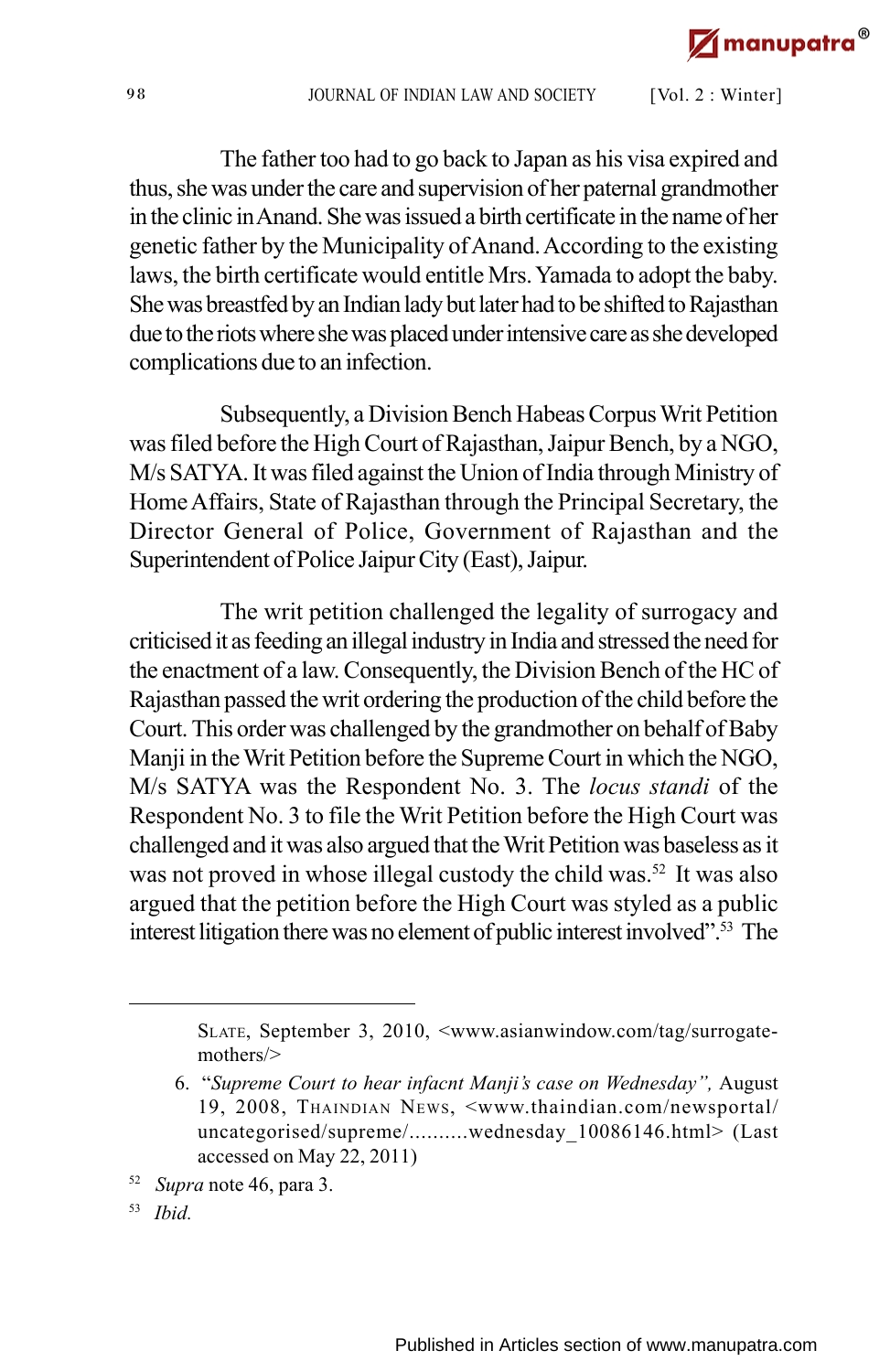Court set aside the order of the High Court and held that complaints relating to the misuse of surrogacy and it being an illegal racket in India, should be made before the Commission set up under the Commissions For Protection of Child Rights Act, 2005. The court also stated that no such complaint had been made with respect to Baby Manji, thus the order requiring her production before the Court was not valid. An additional prayer that the passport for the baby be granted and that the grandmother's visa be extended was allowed and directions to that effect were given to the government.<sup>54</sup>

Later, Baby Manji was issued a Certificate of Identification instead of a passport by the Regional Passport Authority, Rajasthan just to facilitate her transit out of the Indian territory. <sup>55</sup> This fact was highlighted in the case of *Jan Balaz v. Anand Municipality and Others*, a decision of the High Court of Gujarat which involved the question of nationality of twins born to an Indian surrogate mother with the help of an unknown Indian donor and the sperms of the father, Jan Balaz.<sup>56</sup> The decision of the High Court has been discussed at a later point in this paper.

## **V. THE COURTS ON SURROGACY AND SURROGACY CONTRACTS:**

Much can be said about the difference in the manner in which the judgments have been written and the reasoning used by the Courts in dealing with this nascent issue. The Supreme Court of India, in a short and hurried judgment, delegated the responsibility on the National Commission Protection of Child Rights to decide on the legality of surrogacy. On the other hand, the Superior Court and Supreme Court of New Jersey, more aware of the repercussions of its decision, deliberated

<sup>&</sup>lt;sup>54</sup> The Court could have entered into the area of the rights of the grandparent over a surrogate child as was done in the case of Baby M, 217 N.J. Super. 313. However, this omission could be because she was representing the minor *Baby Manji* and as happens in most cases filed before Indian Courts, the major "next friend's/ guardian's" right to approach the Courts on behalf of the minor is decided and accepted on the basis of blood relation. More so, in this case, the relationship of Baby Manji and her grandmother was not a matter of dispute.

<sup>55</sup> AIR 2010 Guj 21

<sup>56</sup> *Ibid,* para 16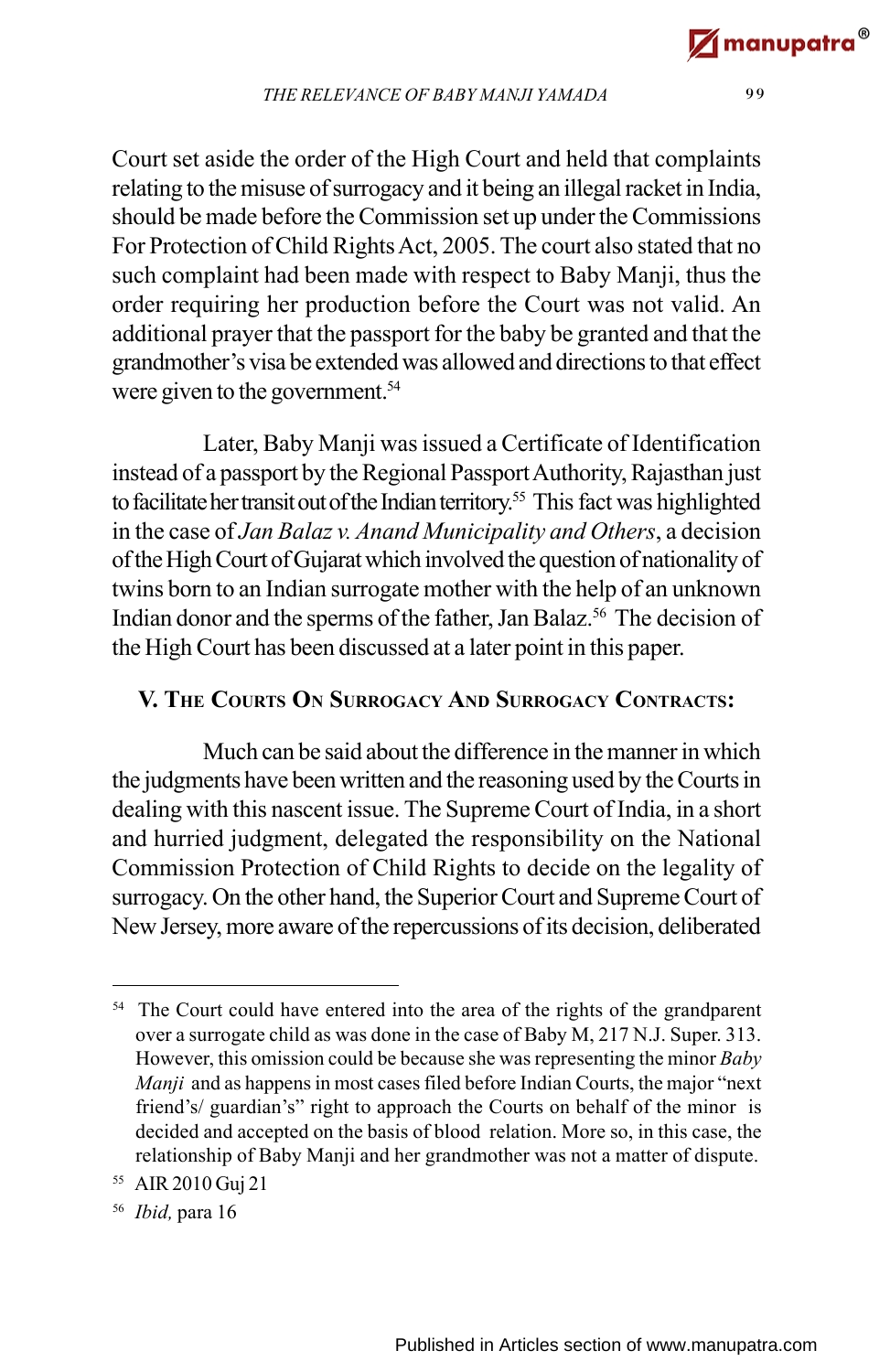upon surrogacy as a method of bearing progeny and the legality of surrogacy agreements. Both Courts were aware that they were acting in the absence of legislation.<sup>57</sup>

The issue regarding the unregulated surrogacy industry in India was raised by M/s SATYA, Respondent No. 3 before the Supreme Court in its counter affidavit; it was dismissed as being 'not made in good faith' and 'not in public interest' by the counsel for the Union of India.<sup>58</sup> The Court missed a chance to take a stand on such an important contemporary issue. Neither did it go into the details of the *locus standi* of the Respondent No. 3 nor into "whether *bona fides* [of the Petitioner alleging illegality in the name of surrogacy] are involved or not".<sup>59</sup> Instead, it merely went into discussing the different methods of surrogacy, "a well known method of reproduction"<sup>60</sup> which can be sought by infertile females,  $61$  intending parents or "single male or a male homosexual couple".<sup>62</sup> Curiously, the court did not mention that the intended couple might also include an aspect of male infertility.

Another major drawback in the judgment could be the failure of the Court to undertake a detailed discussion of the surrogacy contract as well as the facts of the case.<sup>63</sup> It did write about the various forms of surrogacy and as far as surrogacy in exchange for money is concerned, it wrote:

<sup>58</sup> (2008) 13 SCC 518, 521, para 6

- 60 *Ibid,* para 8, p. 523
- 61 *Ibid,* para 14, p. 523-524
- 62 *Ibid,* para 15, p. 524

<sup>57</sup> The *Baby Manji* decision is a hurried decision which is a characteristic of most of the judgments written by Pasayat, J. He has the record of writing the most number of judgments in the Supreme Court, but which many a times suffer in quality and some mistakes are 'cut, copied and pasted' in subsequent judgments involving the same facts.

<sup>59</sup> *Ibid,* para 7

<sup>&</sup>lt;sup>63</sup> "Ordinarily in Article 32 proceedings the Court does not enter into questions of fact but it may do so if it finds it necessary in appropriate cases. [Citing (1991) 2 SCC 488: AIR 1991 SC 1070; 1994 SUPP (1) SCC 87: AIR 1993 SC 2491] , V. N. SHUKLA, CONSTITUTION OF INDIA 320 (M.P. Singh ed., 11<sup>th</sup> Edition, Eastern Book Company, 2010).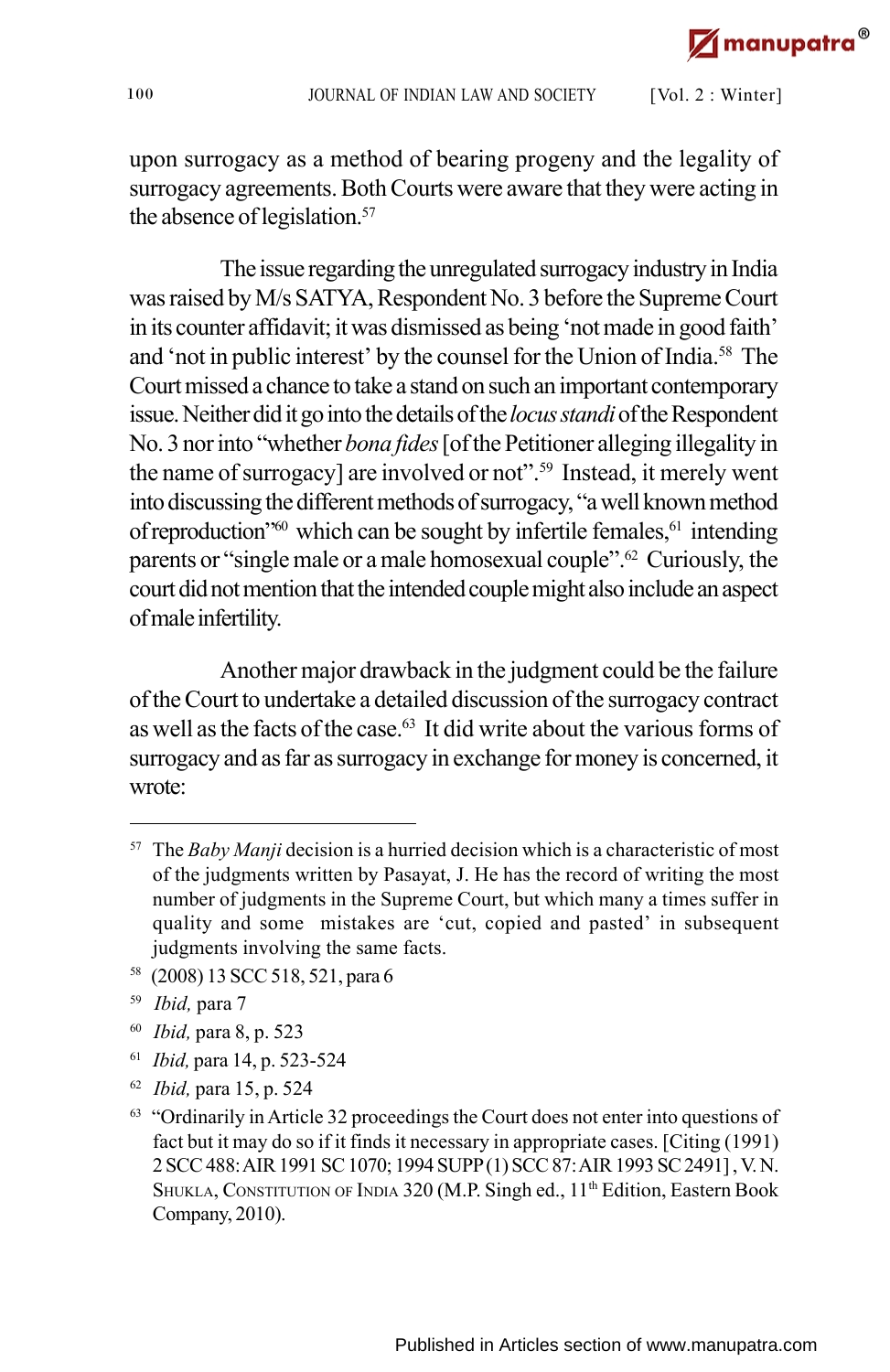" 'Commercial surrogacy' is a form of surrogacy in which a gestational carrier is paid to carry a child to maturity in her womb and is usually resorted to by well-off infertile couples who can afford the cost involved or people who save and borrow in order to complete their dream of being parents. *This medical procedure is legal in several countries including in India where due to excellent medical infrastructure, high international demand and ready availability of poor surrogates it is reaching industry proportions.* Commercial surrogacy is sometimes referred to by the emotionally charged and potentially offensive terms 'wombs for rent', 'outsourced pregnancies' or 'baby farms'."<sup>64</sup> [Emphasis supplied]

That the surrogates could be 'poor' and surrogacy 'is reaching industry proportions' in India due to 'high international demand' did not seem to alarm the Court into action. Instead it delegated the task of deciding on the legality of these surrogacy argeements to the Commission. Also, the excerpt of the Court above does not mention the absence or a need for a law to regulate surrogacy which is 'reaching industry like proportions' in India.

However, it must also be appreciated that the Court was only deciding on a Writ Petition which arose out of an interim order of the High Court. The hurry to decide on the fate of an infant, stranded on a foreign land, in the backdrop of the Gujarat riots could also be a factor responsible for the nature in which the judgment was written.

Comparatively, the decisions of the Superior Court as well as the Supreme Court of New Jersey in Baby Melissa's case dealt with the issue in greater detail. The issues were definitely more concrete before the Courts but it is apparent that they used the opportunity to discuss the legality of surrogacy contracts.

<sup>64</sup> *Supra* note 56, para 13, p. 523.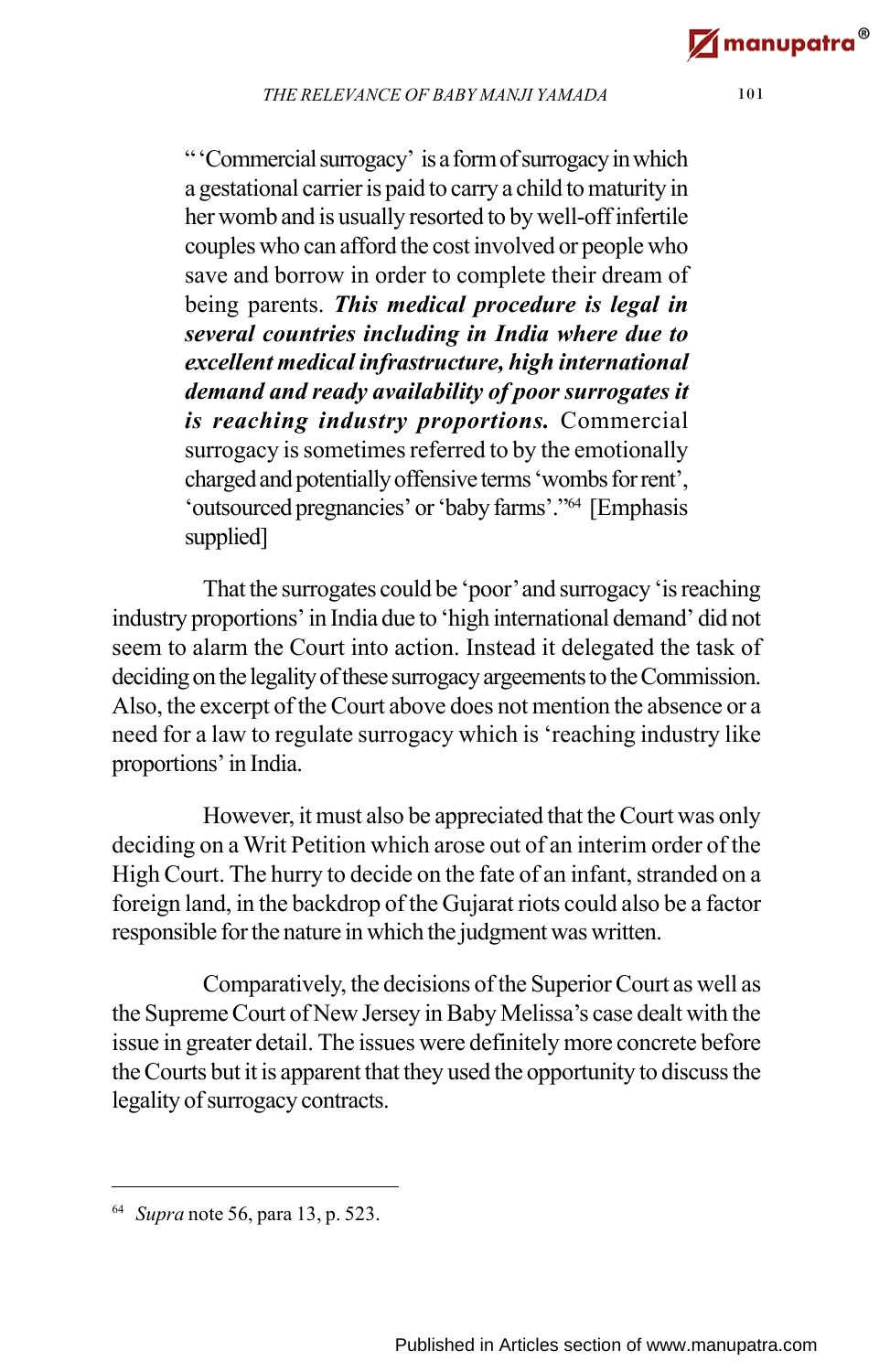Apart from the best interest argument, the other main issues raised related to the validity of surrogacy contracts. It was argued that the surrogacy contract is invalid because  $65$ :

- 1. "…..it conflicts with public policy since it guarantees that the child will not have the nurturing of both natural parentspresumably New Jersey's goal for families."
- 2. "…..it deprives the mother of her constitutional right to the companionship of her child, and that it conflicts with statutes concerning termination of parental rights and adoption."

Thus, "…..Mrs. Whitehead claim[ed] primary custody (with visitation rights in Mr. Stern) both on a best interests basis (stressing the "tender years" doctrine) as well as on the policy basis of discouraging surrogacy contracts[;]....that even if custody would ordinarily go to Mr. Stern, here it should be awarded to Mrs. Whitehead to deter future surrogacy arrangements."<sup>66</sup>

The Court concluded that the surrogacy contract was invalid in whole on two grounds $67$ :

- 1. It conflicts with statutory provisions;
	- a) prohibiting the use of money in connection with adoptions;<sup>68</sup>

68 *N.J.S.A.* 9:3-54a

*N.J.S.A.* 9:3-54 reads as follows[ extracted from 109 N.J. 396, 423 (1988), Footnote 4]: a. No person, firm, partnership, corporation, association or agency shall make, offer to make or assist or participate in any placement for adoption and in connection therewith

(1) Pay, give or agree to give any money or any valuable consideration, or assume or discharge any financial obligation; or

(2) Take, receive, accept or agree to accept any money or any valuable consideration.

<sup>65</sup> *Supra* note 42.

<sup>66</sup> *Ibid.*

<sup>67</sup> *Ibid.,* at 423.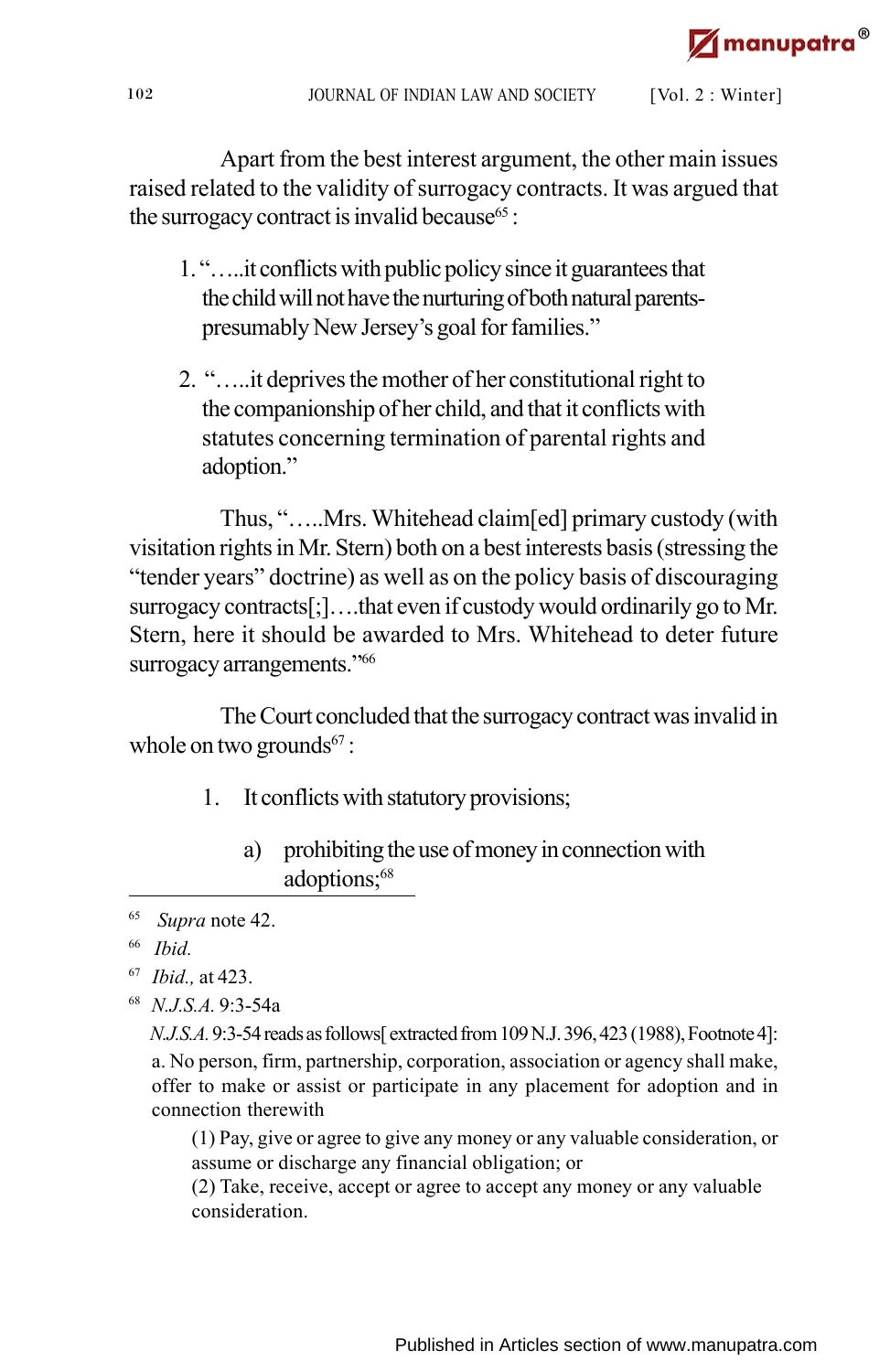- b) requiring proof of parental unfitness or abandonment before termination of parental rights is ordered or an adoption is granted;<sup>69</sup>
- c) that make surrender of custody and consent to adoption revocable in private placement adoptions. This is a procedural requirement that gives precedence to the right of the natural mother to surrender her child voluntarily but demand return if she changes her mind. The surrogacy agreement between the Mr. Stern and Mrs. Whitehead was absolute in its terms regarding the relinquishment, "…giving her no right to rescind"70 of the child and thus invalid.<sup>71</sup>

<sup>70</sup> *Supra* note 41, at 433: "Contractual surrender of parental rights is not provided for in our statutes as now written. Indeed, in the Parentage Act, *N.J.S.A.* 9:17- 38 to -59, there is a specific provision invalidating any agreement "between an alleged or presumed father and the mother of the child" to bar an action brought for the purpose of determining paternity "[r]egardless of [the contract's] terms." *N.J.S.A.* 9:17-45. Even a settlement agreement concerning parentage reached in a judicially-mandated consent conference is not valid unless the proposed settlement is approved beforehand by the court. *N.J.S.A.* 9:17-48c and d. There

b. The prohibition of subsection a. shall not apply to the fees or services of any approved agency in connection with a placement for adoption, nor shall such prohibition apply to the payment or reimbursement of medical, hospital or other similar expenses incurred in connection with the birth or any illness of the child, or to the acceptance of such reimbursement by a parent of the child. c. Any person, firm, partnership, corporation, association or agency violating this section shall be guilty of a high misdemeanour.

<sup>69</sup> N.J.S.A. 9:2-16,-17; N.J.S.A. 9:3-41; N.J.S.A. 30:4C-23;

The conflict was also with the decision of the Supreme Court of New Jersey in *Sees v. Baber,* supra, 74 N.J. 201, 377 A.2d 628, (1977). The Court in *Baby M* observed:

 <sup>&</sup>quot;The surrogacy situation, of course, differs from the situation in *Sees,* in that here there is no "adoptive couple," but rather the natural father and the stepmother, who is the would-be adoptive mother. This difference, however, does not go to the basis of the *Sees* holding. In both cases, the determinative aspect is the vulnerability of the natural mother who decides to surrender her child in the absence of institutional safeguards." 109 N.J. 396, 434 (1988), Footnote 8.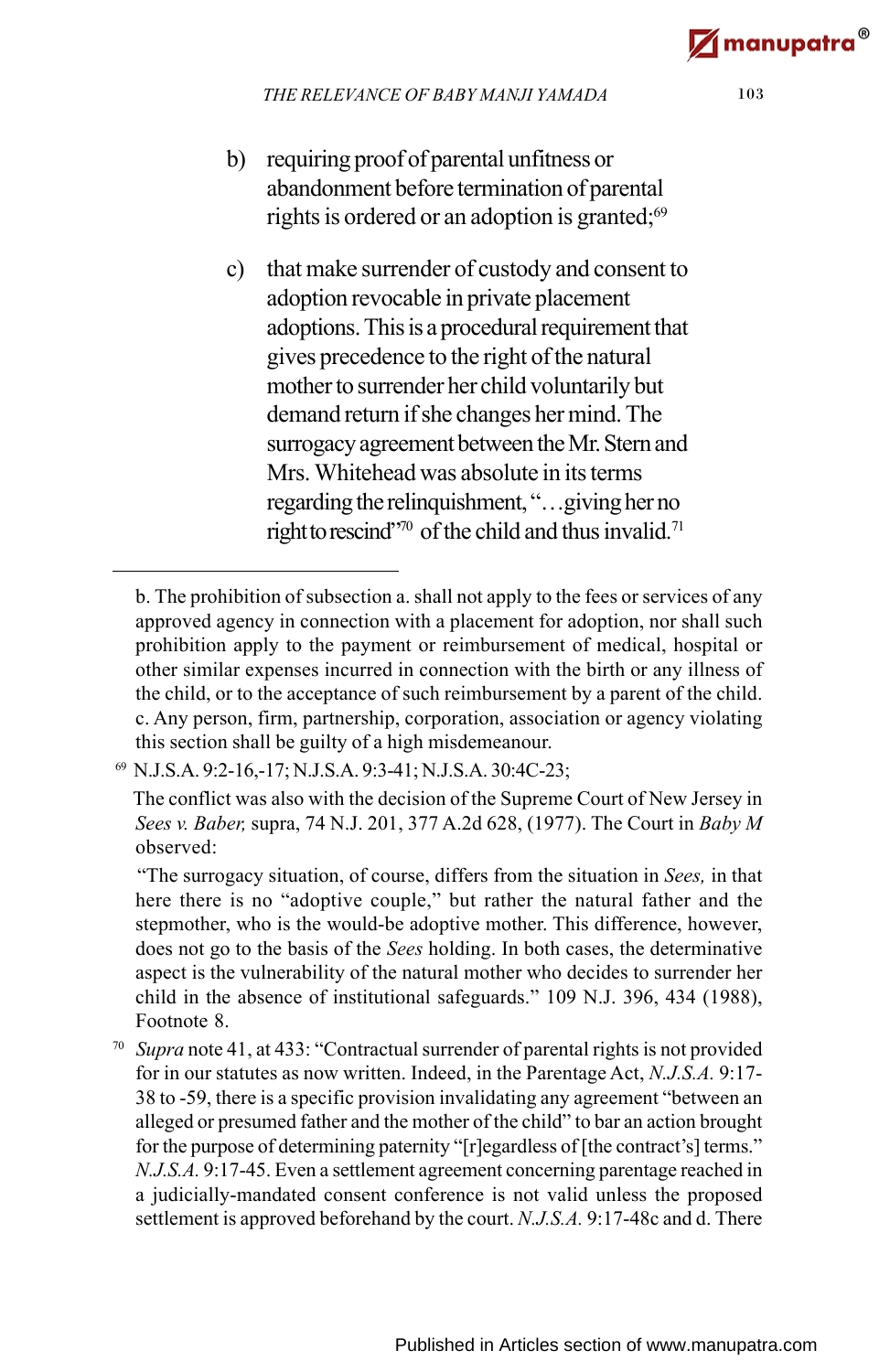2. It conflicts with public policy as laid down by statue and decisions of the Courts.

The Court observed:

"The surrogacy contract guarantees permanent separation of the child from one of its natural parents. Our policy, however, has long been that to the extent possible, children should remain with and be brought up by both of their natural parents…….

…..The whole purpose and effect of the surrogacy contract was to give the father the exclusive right to the child by destroying the rights of the mother.....<sup>72</sup>

….The surrogacy contract violates the policy of this State that the rights of natural parents are equal concerning their child, the father's right no greater than the mother's".<sup>73</sup>

The Court noted that the adoption agency did have the report of the psychological evaluation of Mrs. Whitehead which had stated that she mentioned that she might have problems in giving up the child. But the adoption agency was blinded by profit and thus did re-evaluation of her psychological state and explain the implications of giving up her child to her. <sup>74</sup> The nature of the surrogacy also entailed that the mother's consent was not voluntary and was uninformed as the decision was prior to the birth of the baby "…..and any decision after that, compelled by a preexisting contractual commitment, the threat of a lawsuit, and the inducement

is no doubt that a contractual provision purporting to constitute an irrevocable agreement to surrender custody of a child for adoption is invalid".

<sup>&</sup>lt;sup>71</sup> *Ibid.*, at 434: "The provision in the surrogacy contract whereby the mother irrevocably agrees to surrender custody of her child and to terminate her parental rights conflicts with the settled interpretation of New Jersey statutory law."

<sup>72</sup> *Ibid.,* at 435.

<sup>73</sup> *Ibid.,* at 436.

<sup>74</sup> *Ibid.,* at 436-437.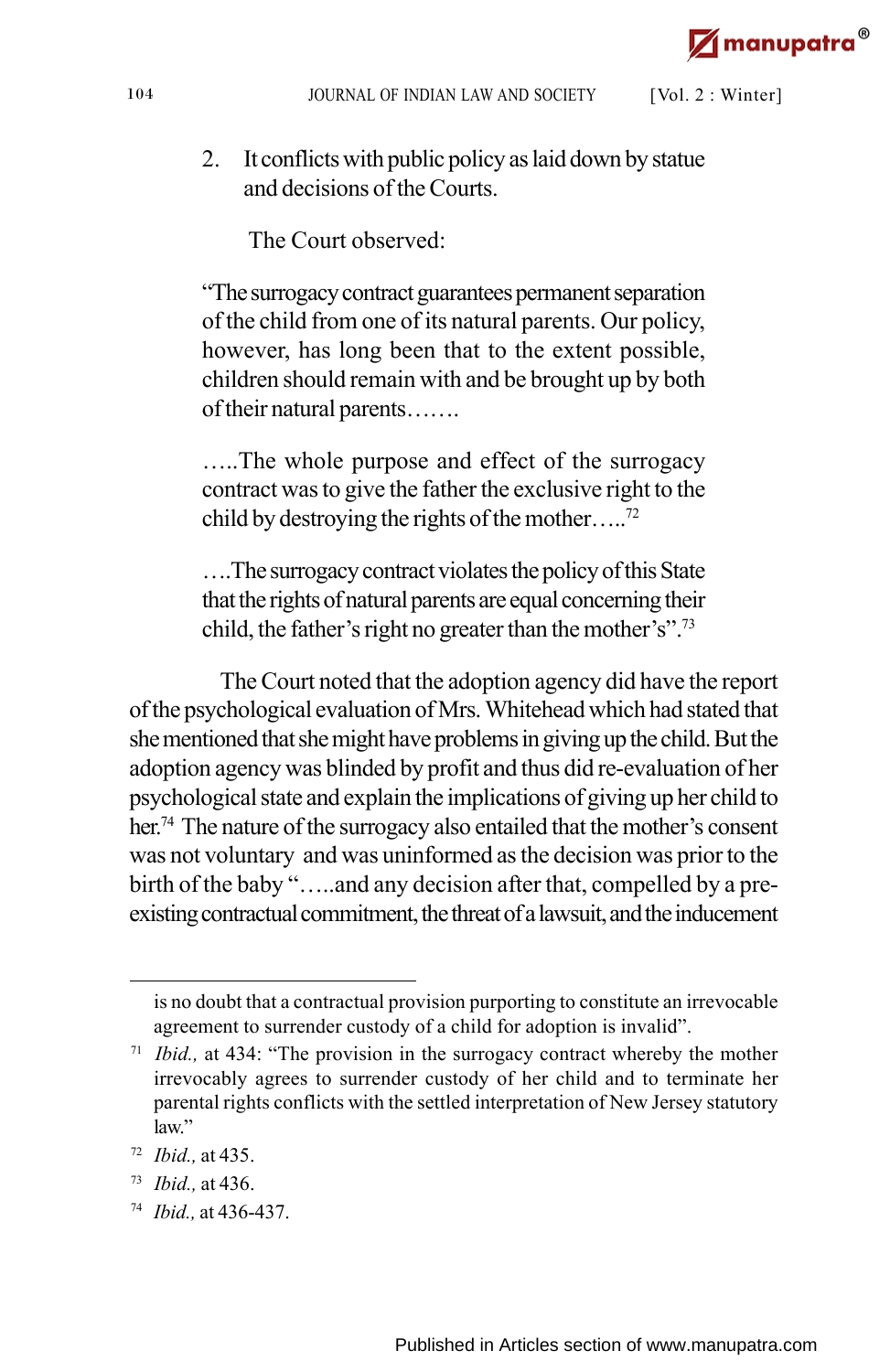of a \$10,000 payment, is less than totally voluntary. Her interests are of little concern to those who controlled this transaction".<sup>75</sup>

The surrogate contract also was held to not take the best interest of the child into consideration:

> "Worst of all, however, is the contract's total disregard of the best interests of the child. There is not the slightest suggestion that any inquiry will be made at any time to determine the fitness of the Sterns as custodial parents, of Mrs. Stern as an adoptive parent, their superiority to Mrs. Whitehead, or the effect on the child of not living with her natural mother. This is the sale of a child, or, at the very least, the sale of a mother's right to her child, the only mitigating factor being that one of the purchasers is the father. Almost every evil that prompted the prohibition on the payment of money in connection with adoptions exists here".<sup>76</sup>

Thus, the Court held that:

"..our present laws do not permit the surrogacy contract used in this case. Nowhere, however, do we find any legal prohibition against surrogacy when the surrogate mother volunteers, without any payment, to act as a surrogate and is given the right to change her mind and to assert her parental rights. Moreover, the Legislature remains free to deal with this most sensitive issue as it sees fit, subject only to constitutional constraints."<sup>77</sup>

The Court did go into the concerns regarding the exploitation of women from poor backgrounds but did not deliberate much on this point as "… it is unlikely that surrogate mothers will be as proportionately numerous among those women in the top twenty percent income bracket

<sup>75</sup> *Ibid.,* at 437.

<sup>76</sup> *Ibid.,* at 437-438.

<sup>77</sup> *Ibid.,* at 469.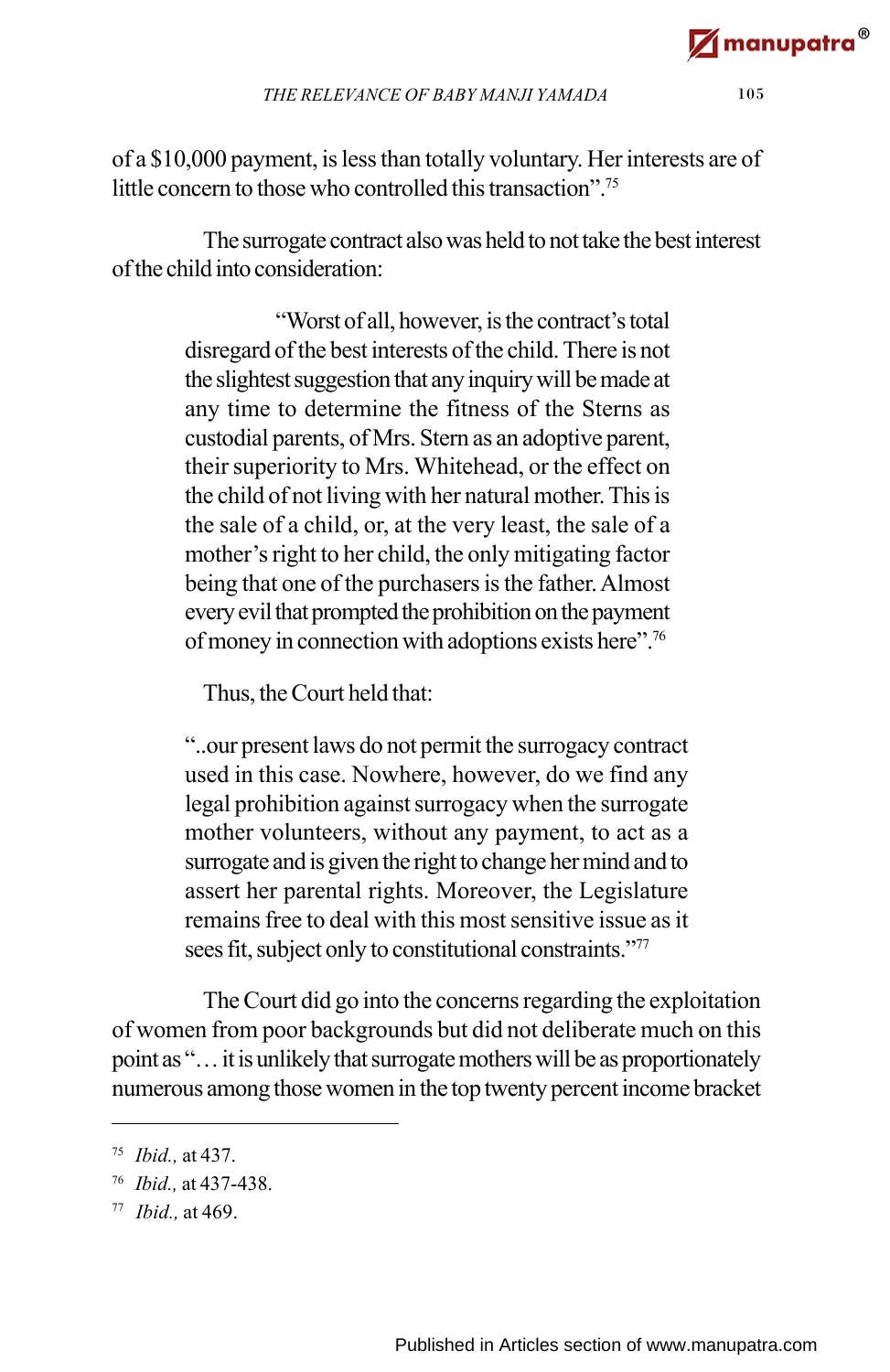as among those in the bottom twenty percent."<sup>78</sup>

However, it stated that:

"Whatever idealism may have motivated any of the participants, the profit motive predominates, permeates, and ultimately governs the transaction".<sup>79</sup>

This was held, to directly affect the child when it would grow up to know that "...someone...gave birth to her only to obtain money".<sup>80</sup> Though altruism could be the reason for women agreeing to become surrogates, but it might not always be so as is seen in India where women become surrogates mainly for money. These reservations were highlighted by the Supreme Court of New Jersey in the following words:

> "……...[T]he potential degradation of some women that may result from this arrangement. In many cases, of course, surrogacy may bring satisfaction, not only to the infertile couple, but to the surrogate mother herself. The fact, however, that many women may not perceive surrogacy negatively but rather see it as an opportunity does not diminish its potential for devastation to other women.

> In sum, the harmful consequences of this surrogacy arrangement appear to us all too palpable."<sup>81</sup>

The Supreme Court of India in exercise of its Writ jurisdiction understandably could not go much into the facts and issues involved. However, unlike the Superior Court or the Supreme Court of New Jersey, which mentioned its intention to exercise the *parens patriae* jurisdiction in the judgment, the Supreme Court of India did exercise its *parens patriae* jurisdiction without mentioning it in the judgment. The Supreme Court of India in many cases has held thatcourts can exercise their *parens patriae* jurisdiction in spite of the existence of special statutes that govern the

<sup>78</sup> *Ibid.,* at 440.

<sup>79</sup> *Ibid.,* at 438.

<sup>80</sup> *Ibid.,* at 441.

<sup>81</sup> *Ibid.,* at 443.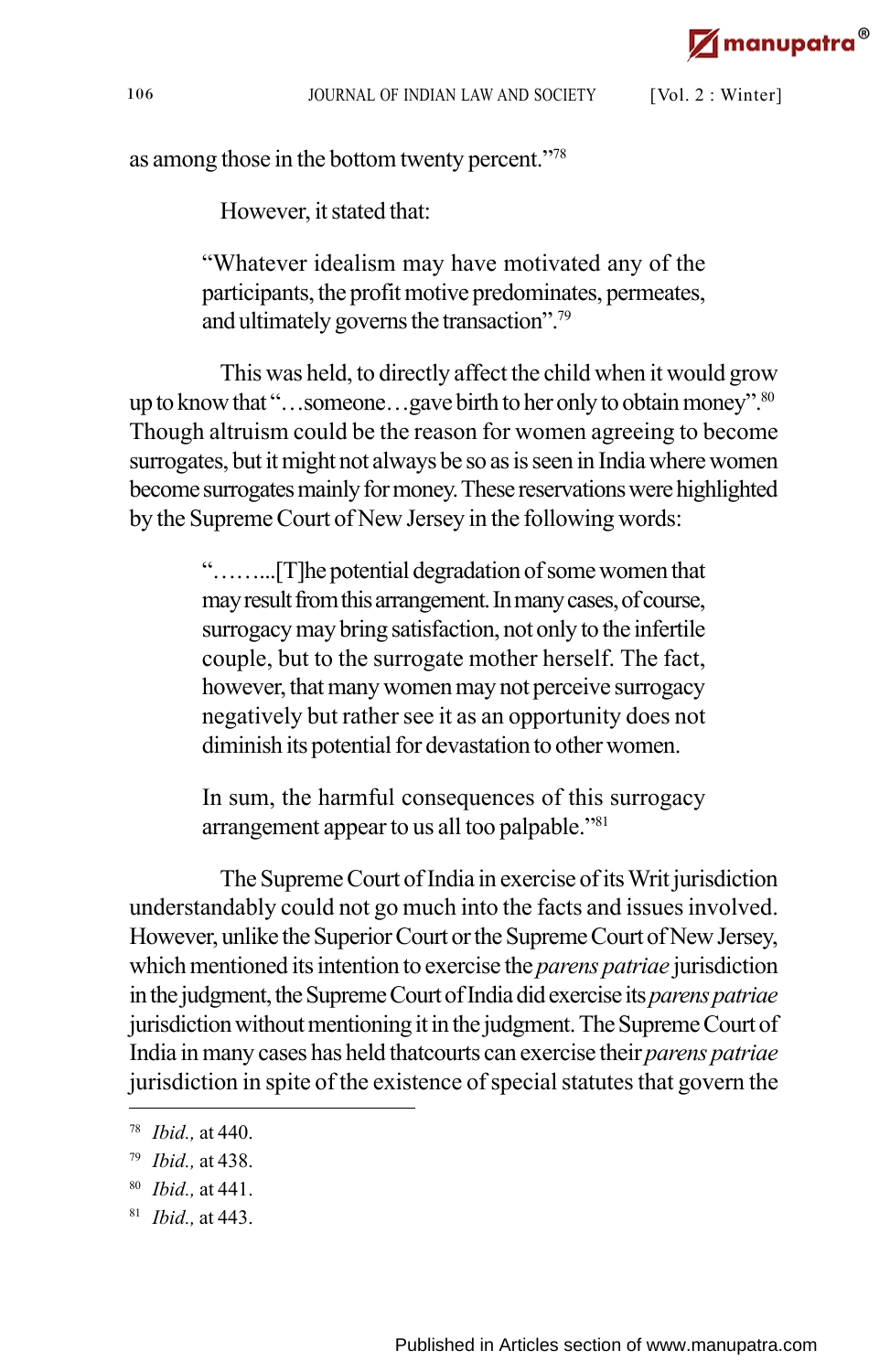rights of parents and guardians.<sup>82</sup> Thus, in extension of this jurisdiction, the Court ordered that the Central Government expedite the processing of the passports of Baby Manji to facilitate her departure for Japan. <sup>83</sup>

#### **VI. CONCLUSION**

The biggest impact of the Baby Manji decision has been that it spurred the government of India to enact a law regulating surrogacy. In August 2009, the Law Commission of Indian delivered the Report No. 228, titled *"Need for Legislation to Regulate Assisted Reproductive Technology Clinics As Well As Rights and Obligations of Parties to a Surrogacy."*The Report stated that:

> "The legal issues related with surrogacy are very complex and need to be addressed by a comprehensive legislation. Surrogacy involves conflict of various interests and has inscrutable impact on the primary unit of society viz. family. Non-intervention of law in this knotty issue will not be proper at a time when law is to act as ardent defender of human liberty and an instrument of distribution of positive entitlements. At the same time, prohibition on vague moral grounds without a proper assessment of social ends and purposes which surrogacy can serve would be irrational. Active legislative intervention is required to facilitate correct uses of the new technology i.e. ART and relinquish the cocooned approach to legalization of surrogacy adopted hitherto. The need of the hour is to adopt a pragmatic approach by legalizing altruistic surrogacy arrangements and prohibit commercial ones."<sup>84</sup>

The Report also submitted a Draft Assisted Reproductive

<sup>82</sup> See, Kakumanu Peda Subbayya and Anr. vs. Kakumanu Akkamma and Anr*,* AIR 1958 SC 1042; Charan Lal Sahu vs. Union of India*,* (1990) 1 SCC 613; Nil Ratan Kundu and Anr. v. Abhijit Kundu, (2008) 9 SCC 413; Gaurav Nagpal vs. Sumedha Nagpal*,* (2009) 1 SCC 42;

<sup>83</sup> *Supra* note *56,* paras 16, 17.

<sup>&</sup>lt;sup>84</sup> The Draft of the Bill, 2010 at Para 4, p. 6.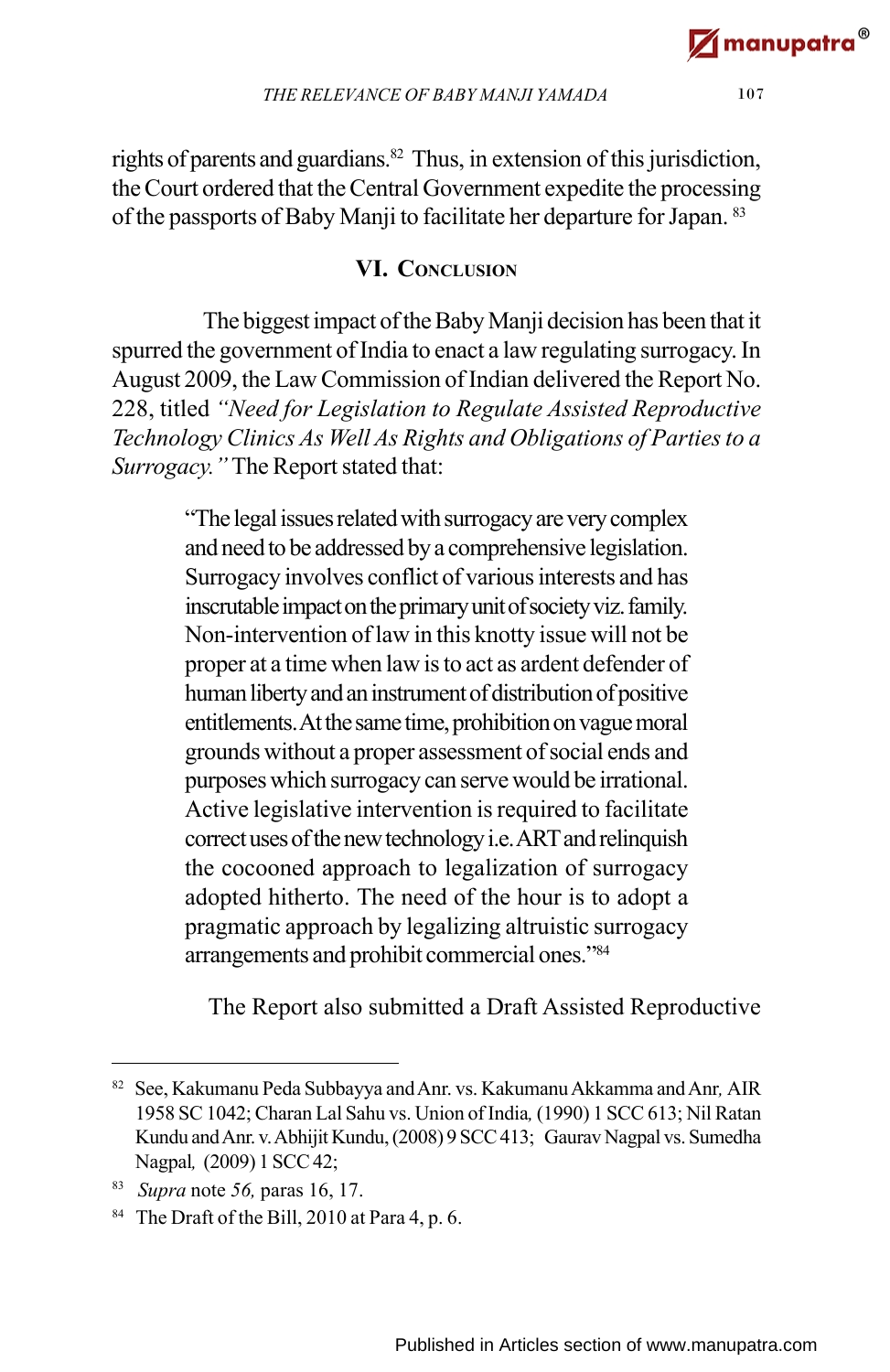Technology (Regulation) Bill, 2008.<sup>85</sup> This was later replaced by the Draft Assisted Reproductive Technologies (Regulation) Bill, 2010.<sup>86</sup>

The Bill mainly aims to regulate the already thriving surrogacy industry in India, which the Law Commission Report referred to as a 'pot of gold'<sup>87</sup> while noting that the infertility clinics have managed to reach the end of the rainbow.

The highlights of the Bill are as follows:

- 1. Constitution of authorities to regulate assisted reproductive technology by framing policies and guidelines. These authorities are also to receive any complaints relating to surrogacy. The Bill stipulates the establishment of Advisory Boards at the state and national level. The proceedings before these boards are to be considered as judicial proceedings.
- 2. The assisted reproductive clinics are to be regulated by the Advisory Boards and their registration and accreditation is to be mandatorily sought before the Registration Authority. This entails that these clinics will function under heavy regulation.
- 3. It details the rights of the patients (persons, who seek the help of assisted reproductive technology; who can be such 'patients' has also been dealt with), gamete donors, surrogates and children.
- 4. It criminalises advertisements relating to pre-natal sex determination.
- 5. A draft of a surrogacy agreement has also been given in the Schedule to the Draft Rules.<sup>88</sup>

<sup>85</sup> *Supra* note 48.

<sup>86</sup> *Supra* note 47.

<sup>87</sup> *Supra* note 10.

<sup>88</sup> Form J, The Draft Assisted Reproductive Technologies (Regulation) Rules- 2010.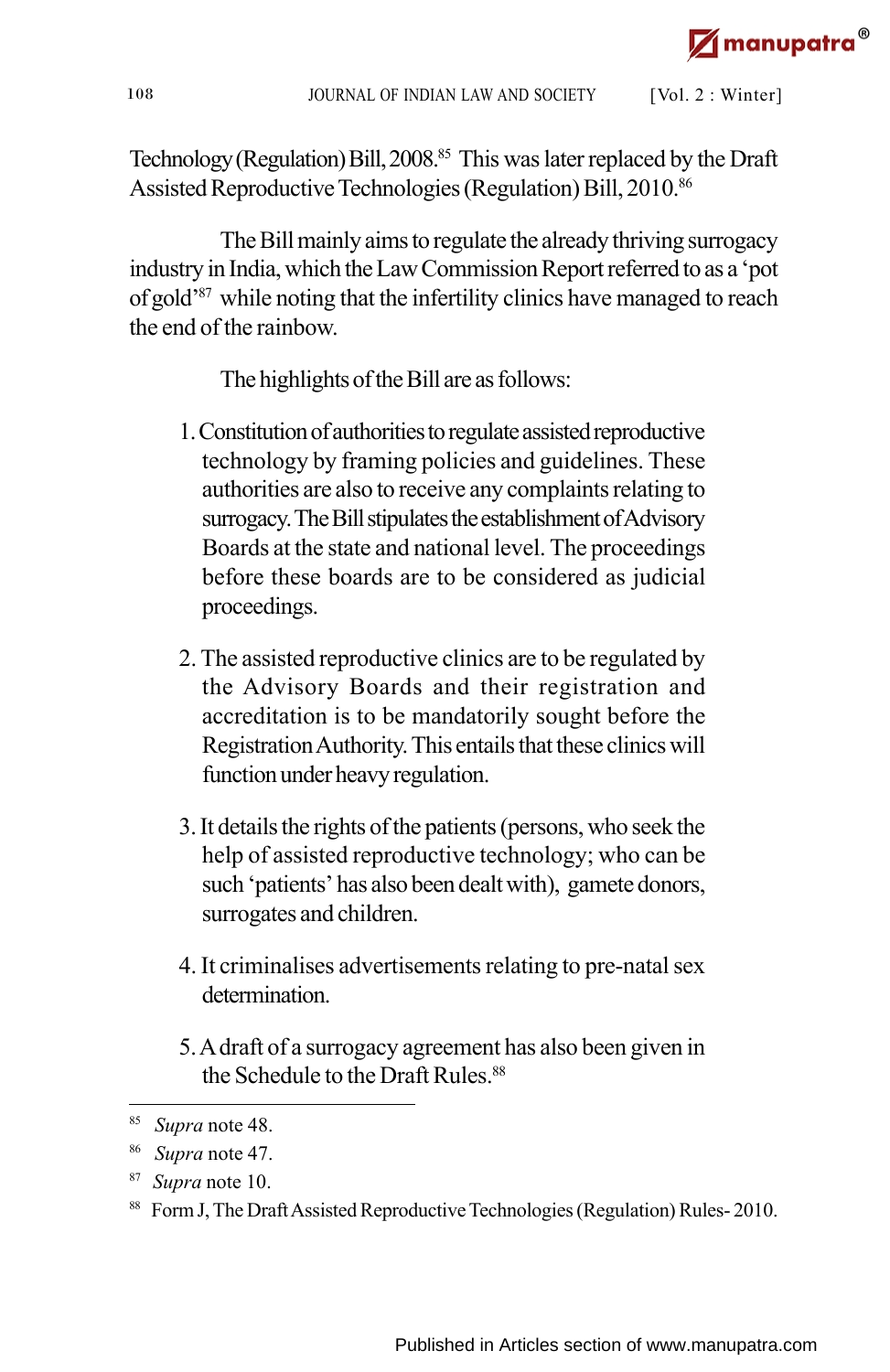The immediate effect of the Baby Manji case in India was the impending legislative activity.

On the other hand, the impact of Baby Melissa's case in New Jersey is that surrogacy contracts are void and payment of money for surrogacy is 'perhaps' criminal.<sup>89</sup> The judgment also states that a woman could 'volunteer' to become a surrogate but on the condition that she is given the right to assert her parental rights.<sup>90</sup>

Since Baby Melissa's case involved a contract for traditional surrogacy, this type is completely barred by the decision of the Court. By 'volunteer[ed]' surrogacy, the Court could mean gestational surrogacy through a surrogacy contract or gestational surrogacy for altruistic reasons. Since a gestational contractual surrogacy could involve payment of money, in case of breach of contract, the question of it being voidable could arise putting the parties in a disadvantage. However, altruistic surrogacy would not involve any dispute relating to payment, as it is unlikely that the surrogate mother would raise questions relating to payments or parentage as she has concerns other than money for entering into the surrogacy. In all likelihood, intending parents would not go for a surrogacy arrangement in New Jersey due to the grey nature of the law. They could opt for states where surrogacy is legal, like Arkansas, New Hampshire, and Tennessee where surrogacy contracts are enforceable.

 The Court also added a clause that the Legislature is free to deal with this sensitive issue within constitutional constraints. However, the State of New Jersey has till now not enacted any law relating to the regulation of surrogacy and thus the anomaly still exists.<sup>91</sup>

Similarly in India, inspite of the spur of legislative activity that followed the decision of the Court in Baby Manji we are yet to see results with the ART Bill still pending. The need for an urgent legislation in India

<sup>89</sup> *Supra* note 40, at 409.

<sup>90</sup> *Ibid.*

<sup>91</sup> Visit the website of The American Surrogacy Center (TASC), www.surrogacy.com for an overview of the laws relating to surrogacy in the various States of the USA.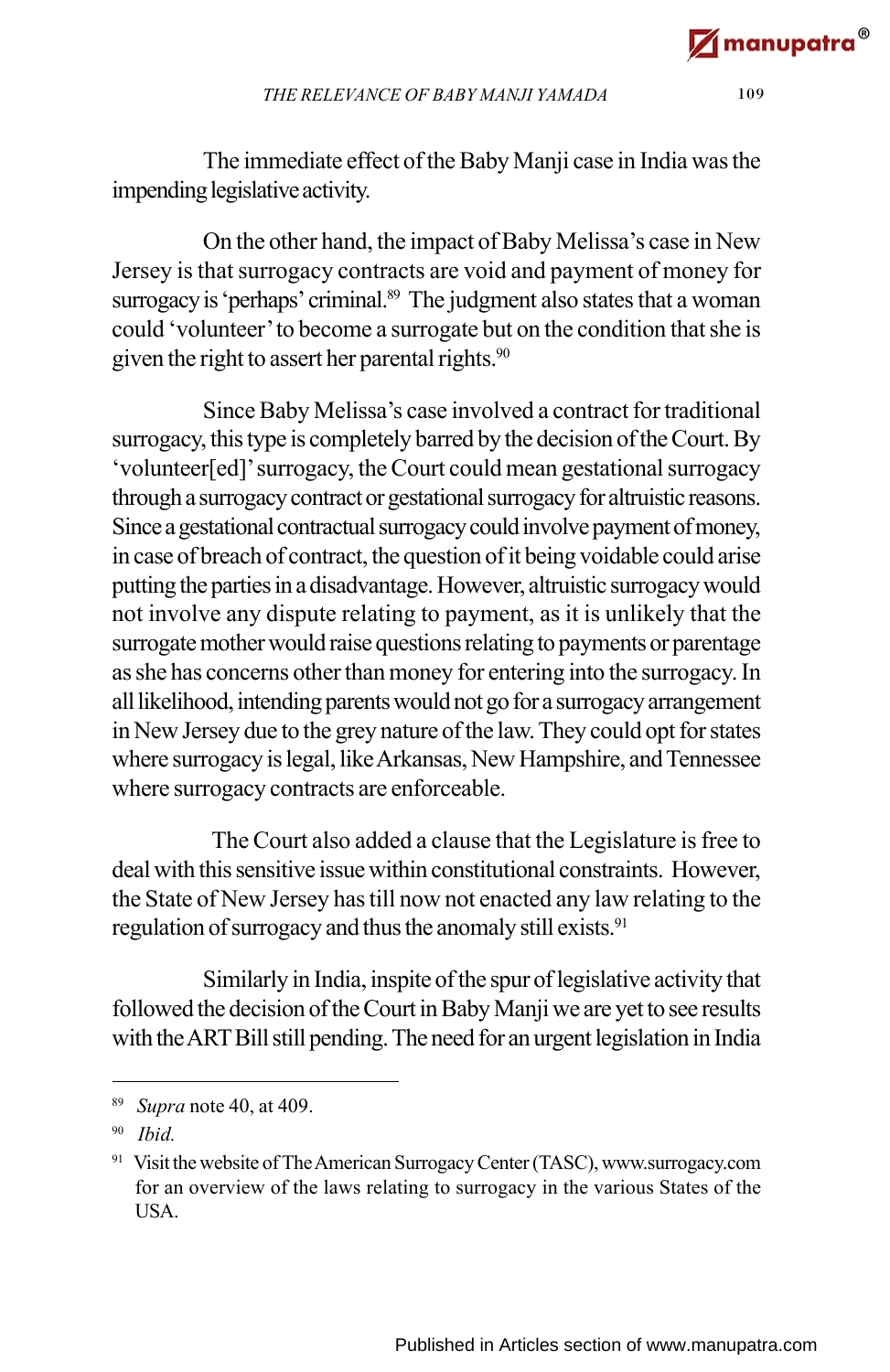was also highlighted by another case which was decided by the Gujarat High Court after the judgment on Baby Manji.. On 11th November, 2009, the High Court of Gujarat delivered a judgment in *Jan Balaz v. Anand Municipality and 6 Or.*. $s^{92}$  An appeal against the case is pending final disposal before the Supreme Court of India.This case is a presage of the complications that may arise out of surrogacy agreements and highlights the urgent need for a legislation to regulate these agreements.

The petition was filed before the High Court by Jan Balaz, the father of twin boys born out of a surrogacy agreement. The babies were conceived through the fertilisation of a donor egg with the genetic father, as the intending mother was unable to produce eggs due to bad health. The surrogate mother was Indian while the intending parents were German nationals working in the United Kingdom.<sup>93</sup> The donor too was an unknown Indian female.<sup>94</sup> The denial of a passport by the Regional Passport Authority to the twins was challenged by the Petitioner on the ground that the twins were Indian citizens by virtue of their birth in India to an Indian surrogate mother and thus entitled to Indian citizenship under Section 3 of The Citizenship Act, 1955. They also argued that since surrogacy was not illegal in India, a surrogate mother was entitled to be called a mother of a child for the purposes of obtaining a passport.<sup>95</sup> The Passport Authority on the other hand argued that 'the central government was yet to legalise surrogacy' and thus the twins born to a German father were to be considered as non-citizens.<sup>96</sup> The Court stated that the egg donor, although genetically related to the twins, could not be asked to disclose her identity as she was entitled to her privacy under Article 21.<sup>97</sup> The Court depended on the mother-child bond shared during the gestation periodto give the surrogate the status of the natural mother rather than the intending mother who is neither the genetic nor the natural mother. The Court concluded that given both the gestational mother and the egg donor

- 95 *Ibid*, para 7
- 96 *Ibid,* para 6
- 97 *Ibid,* para 16

<sup>92</sup> *Supra* note 53

<sup>93</sup> *Ibid*, paras 2, 3, 4

<sup>94</sup> *Ibid*, para 9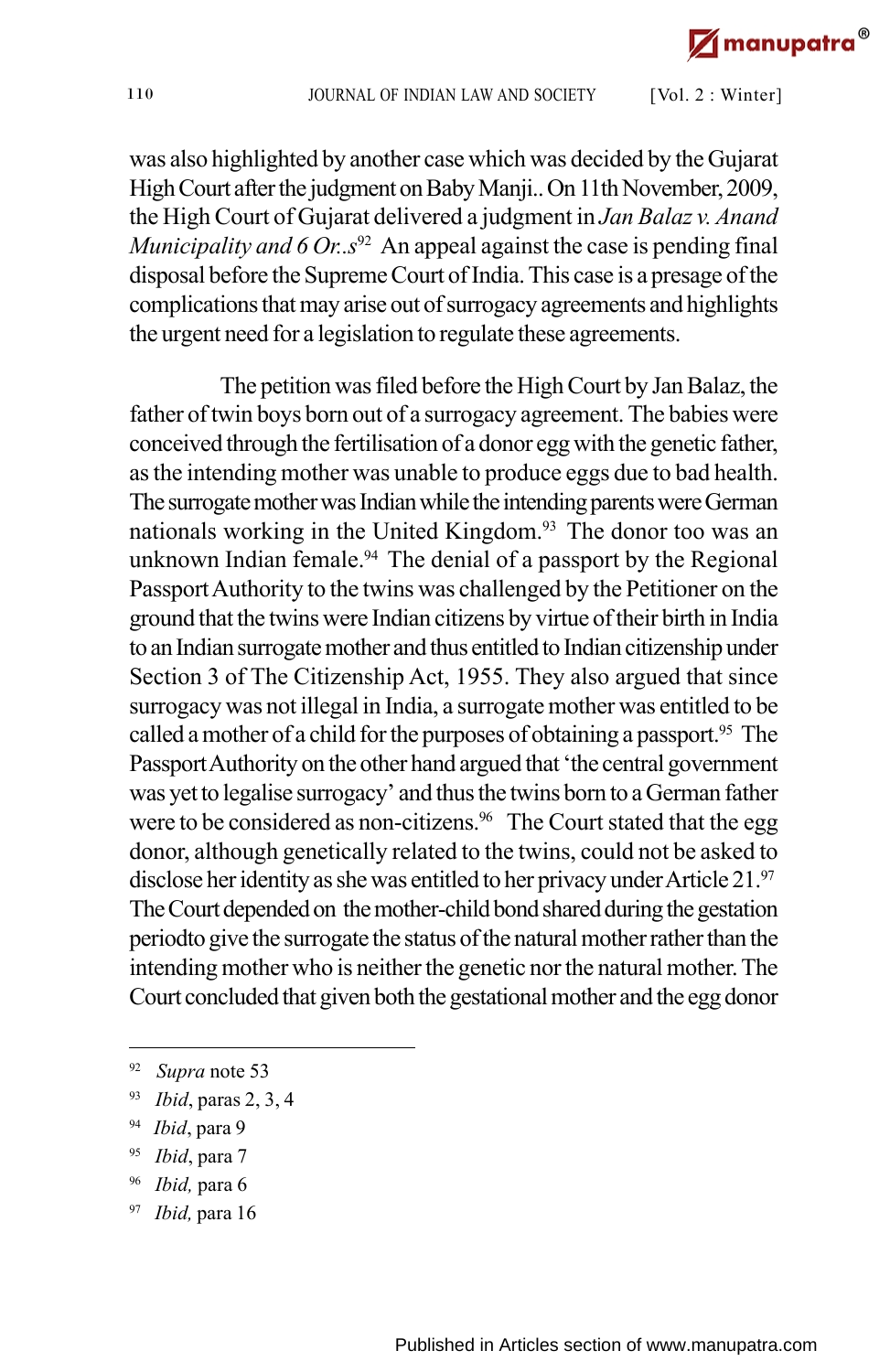were Indian nationals it reinforced the stand that the twins were born to an Indian national<sup>98</sup>

#### Held:

"Egg donor is also reported to be an Indian woman, of course her identity is not disclosed. Either way the mother of the babies is an Indian national. Petitioner, it is true, has not married Khristi Marthaben Immanuel, surrogate mother of the children or the egg donor. Children are born not out of a subsisting marriage. Even if the children are described as illegitimate children, even then they are born in this country to an Indian national and hence, they are entitled to get Citizenship by birth as per Section 3(1)(c)(ii) of the Citizenship Act, 1955, since one of their parent is an Indian citizen."<sup>99</sup>

Thus, the Court held that they were Indian citizens and thus entitled to the issuance of the passports.

Here, the Court mentioned the urgent need for a legislation.<sup>100</sup> An appeal against this decision is pending final disposal before the Supreme Court.

At the time of this decision, the Draft Assistant Reproductive Technologies (Regulation of) Bill, 2008 had been introduced for deliberations. However, the Draft Bill, 2010 which replaced it is yet to be passed by the Parliament, leaving the area devoid of any legal regulation.

Surrogacy and its virtues are still hotly debated issues both in the USA as well as India. Some see it as a form of exploitation of poor Indian women. However, women themselves consider it an economical opportunity, hence ensuring the continuation of this practice. On the other hand, the intending parents who enter into surrogacy agreements need to

<sup>98</sup> *Ibid,* para 16

<sup>99</sup> *Ibid,* para 17

<sup>100</sup> *Ibid,* para 21